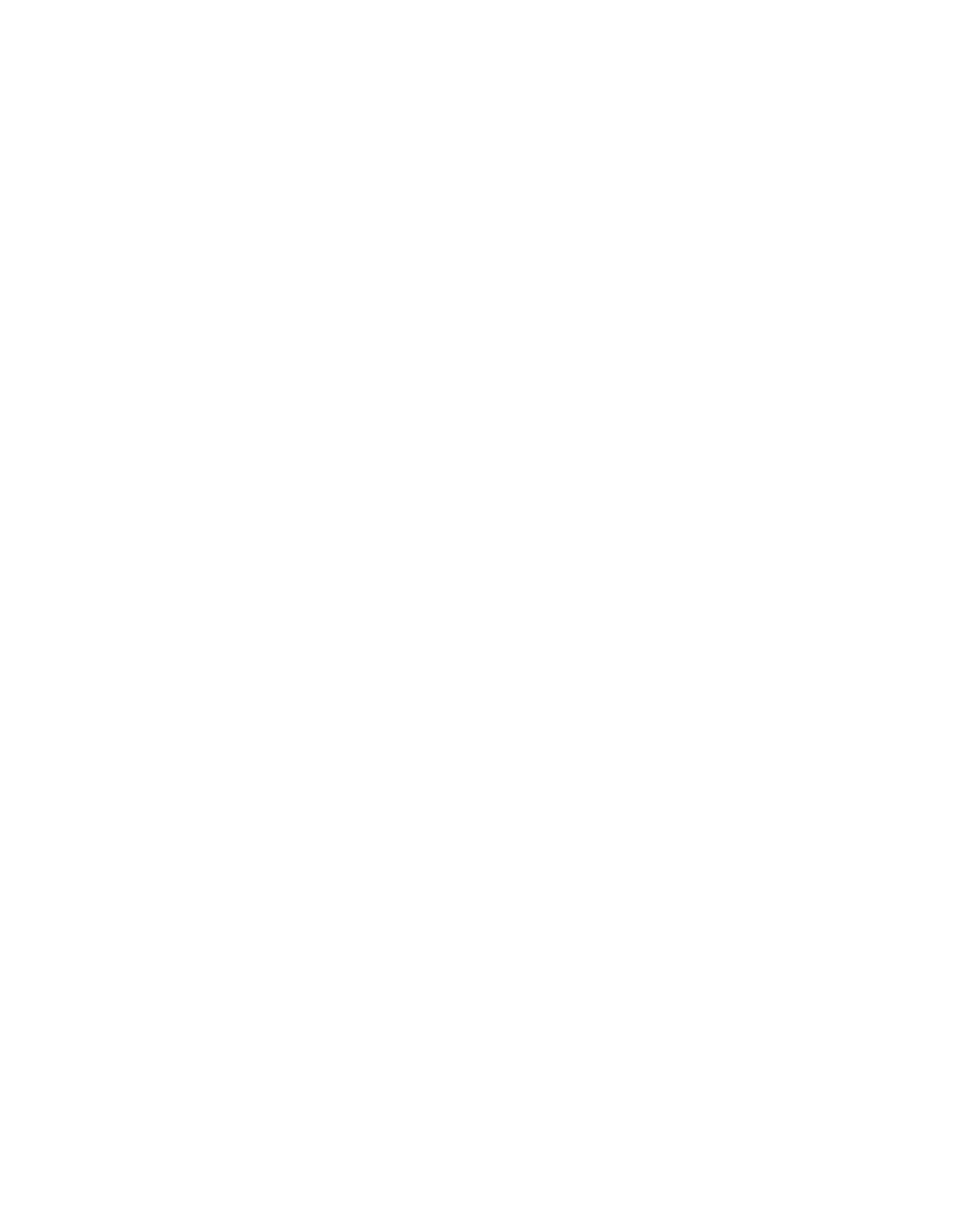

Jesus never intended for His followers to stay stagnant. On the contrary, He said His followers in His kingdom would grow. We're being built into a Temple of which He's the cornerstone (**Ephesians 2:20-22**). We're called to bear fruit (**John 15:1-5**). His kingdom is growing like a seed into a tree (**Matthew 13:31-32**).

And we know this. All of us are in the process of becoming more or less of something. As Christians, what is it that we should be growing into, and how can we take steps to grow in that way?

GROW is intended to help point you in the direction of Christlike growth by giving you some tools that will help you grow in your knowledge of and relationship with God.

GROW is broken up into six sessions, each of which focuses on learning more about God but also putting that knowledge into action. As we grow in our faith, it is very important that we grow in both head and heart. In other words, what we know must always be connected to what we do.

# SESSION 1 | *The Bible (Part One)*

- What is it?
- How is it organized?
- What does it say about itself?
- What's the point?

#### SESSION 2 | *The Bible (Part Two)*

- How did we get it?
- Can we have confidence in it?
- What about extra books and all the translations?

#### SESSION 3 | *The Gospel—Good News for Lost People*

- What actually is the Gospel?
- How does the good news become good news for me?
- What is true of me because of the Gospel?
- How does the Gospel become my motivation?

#### SESSION 4 | *The Gospel—Good News for Saved People*

- What does it mean that God saves me?
- How is my salvation both a past, present and future reality?
- How does the Gospel free me from sin?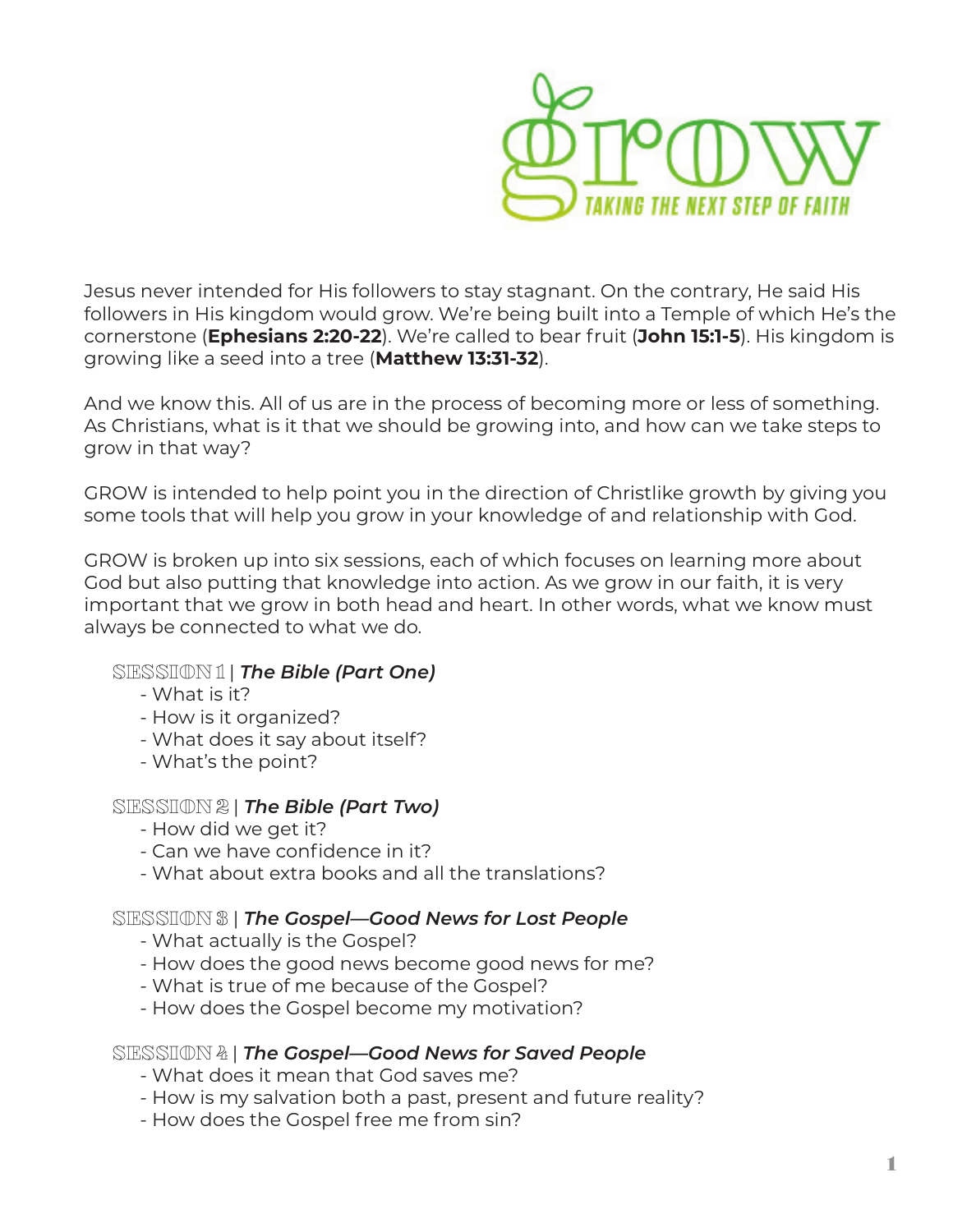SESSION 5 | *The Triune God*

- What is the Trinity?
- Where do we see "Trinity" in the Bible?
- Why does it matter?

# SESSION 6 | *The Whole Story*

- What story are we telling?
- Where are we in the story?
- Where does the story end?

# *HOW TO USE THE GROW CURRICULUM*

Each of the six sessions of Grow includes a video which introduces the topic in detail, aswell as a corresponding section in this booklet. Each section is divided into the following parts:

## *While You Watch*

- Quotations of note
- Scripture related to the teaching
- Some blanks to fill while you listen and space to take notes
- Discussion questions corresponding to the video

# *With Your Group*

- Spiritual discipline to read about and practice
- Discussion questions about the reading

# *On Your Own*

- Includes an extension activity to be done later
- Practical and measurable ways to apply what has been learned
- A list of recommended additional resources related to the topic

Our hope and prayer is that the material in these sessions will not only increase your knowledge of God, but will also grow your love for and commitment to Him.

> *But grow in the grace and knowledge of our Lord and Savior Jesus Christ. To him be the glory both now and to the day of eternity. Amen.*

> > - **2 Peter 3:18** -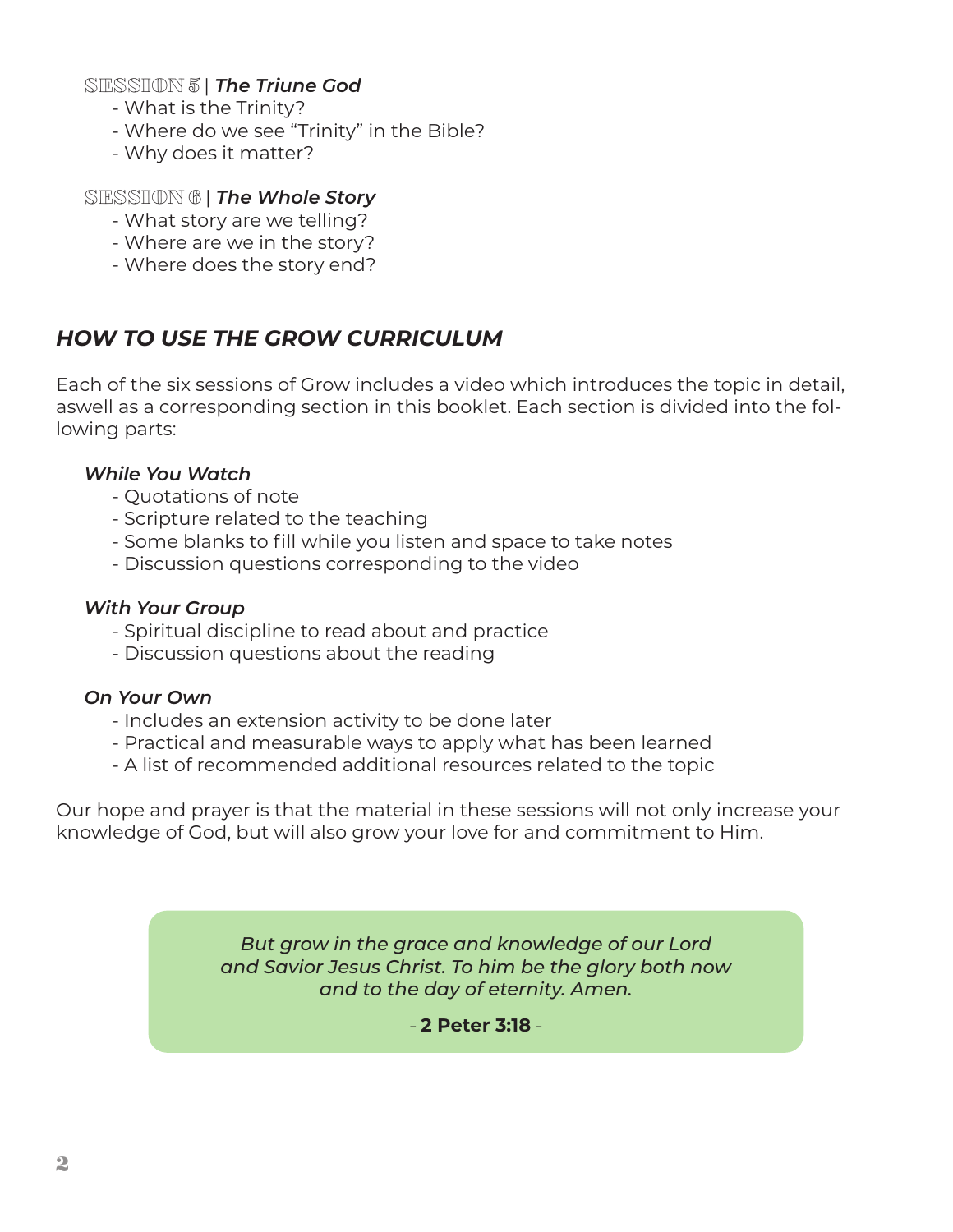# grow #1: *The Bible (Part One)*

# **WHILE YOU WATCH**

### *What is the Bible?*

*"The Bible is a collection of writings that Christians consider uniquely inspired by God and authoritative for life. While it is one unified book, it is made up of sixty-six books, written over a period of roughly 2,000 years by 40 different authors from three different continents who wrote in three different languages."*

**The Bible is one book, made up of 66 books, and is divided into the Old and New**

**Testaments. Testament is a word that simply means \_\_\_\_\_\_\_\_\_\_\_\_\_\_\_\_\_\_\_\_\_\_.**

| THE OLD TESTAMENT                                                      |                                                                                                                  |                                                                                        |                                                                                                                                              |  |
|------------------------------------------------------------------------|------------------------------------------------------------------------------------------------------------------|----------------------------------------------------------------------------------------|----------------------------------------------------------------------------------------------------------------------------------------------|--|
| <b>LAW</b>                                                             | <b>HISTORICAL</b><br><b>BOOKS</b>                                                                                | <b>WISDOM</b><br><b>BOOKS</b>                                                          | <b>PROPHETIC</b><br><b>BOOKS</b>                                                                                                             |  |
| Genesis<br><b>Exodus</b><br>Leviticus<br><b>Numbers</b><br>Deuteronomy | Joshua<br><b>Judges</b><br>Ruth<br>1 & 2 Samuel<br>1 & 2 Kings<br>1 & 2 Chronicles<br>Ezra<br>Nehemiah<br>Esther | Job<br>Psalms<br><b>Proverbs</b><br>Ecclesiastes<br>Song of Solomon<br>(Song of Songs) | <b>MAJOR PROPHETS</b><br>Isaiah<br>Jeremiah<br>Lamentations<br>Ezekiel<br>Daniel<br><b>MINOR PROPHETS</b><br>Hosea - Malachi<br>(The Twelve) |  |

*\* Chart from 40 Questions About Interpreting the Bible by Robert L. Plummer, Page 24.*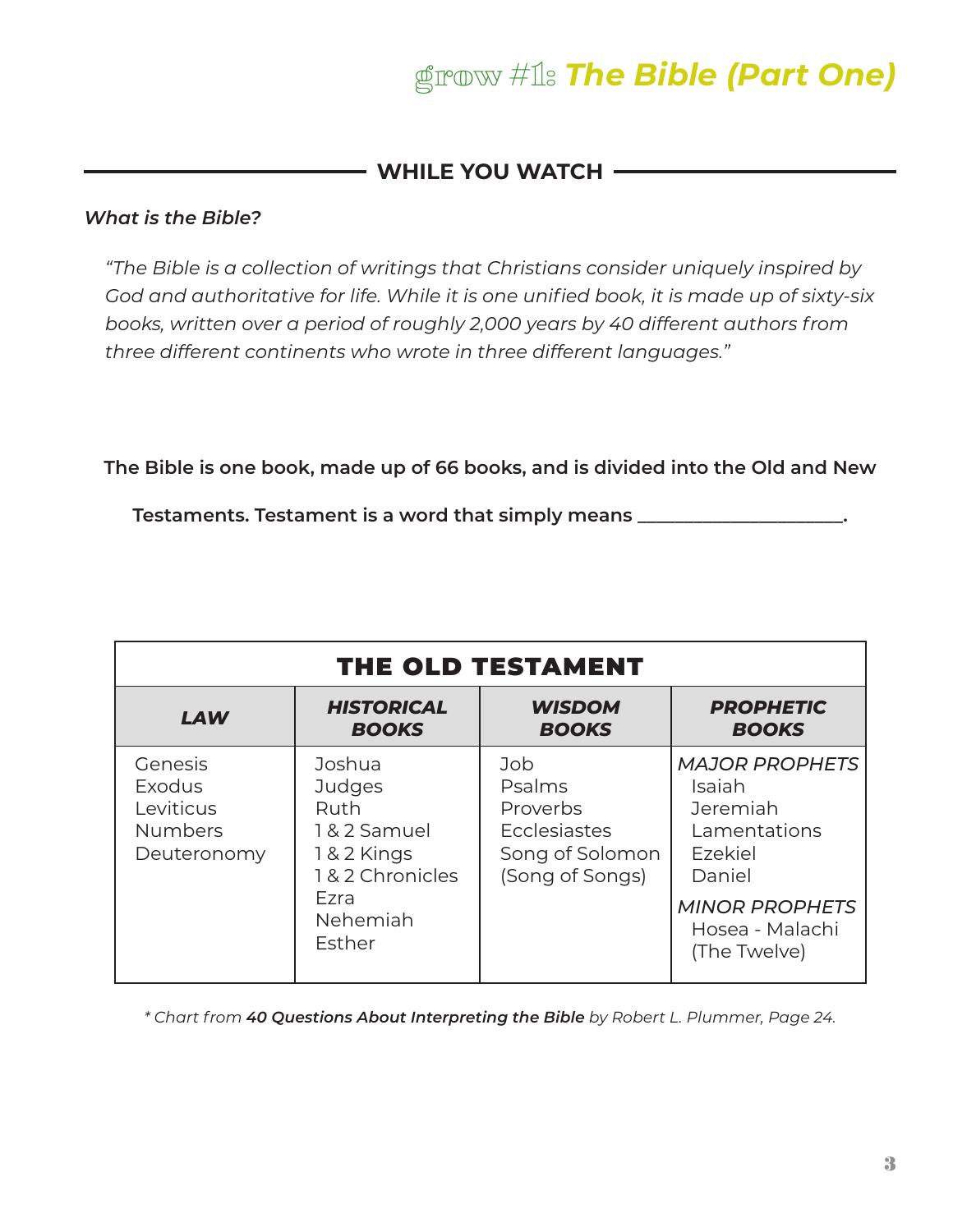# **IS THE OLD TESTAMENT THE SAME AS THE JEWISH BIBLE?**

*Yes and no. If you were to walk into a Jewish synagogue today, their "Bible" would contain the exact same contents of our Old Testament. However, it would have a slightly different arrangement. The Jews arranged their books into three major sections – The Law, the Prophets, the Writings. They also combine some books that we break apart. For instance, Samuel, Kings, and Chronicles are all single books, and the twelve minor prophets are combined into one book known in Judaism as The Book of the Twelve.*

| THE NEW TESTAMENT                       |                                                                                                                                           |                                                                     |  |  |
|-----------------------------------------|-------------------------------------------------------------------------------------------------------------------------------------------|---------------------------------------------------------------------|--|--|
| <b>GOSPEL &amp; ACTS</b>                | <b>PAULINE LETTERS</b>                                                                                                                    | <b>GENERAL LETTERS</b><br><b>AND REVELATION</b>                     |  |  |
| Matthew<br>Mark<br>Luke<br>John<br>Acts | Romans<br>1&2 Corinthians<br>Galatians<br>Ephesians<br>Philippians<br>Colossians<br>1&2 Thessalonians<br>1&2 Timothy<br>Titus<br>Philemon | Hebrews<br>James<br>1 & 2 Peter<br>$1-3$ John<br>Jude<br>Revelation |  |  |

*\* Chart from 40 Questions About Interpreting the Bible by Robert L. Plummer, Page 27.*

#### *What does the Bible claim about itself?*

All Scripture is divinely \_\_\_\_\_\_\_\_\_\_\_\_\_\_\_\_\_\_\_\_. (**2 Timothy 3:16**)

Above all, you must understand that no prophecy of Scripture came about by the prophet's own interpretation of things. For prophecy never had its origin in the human will, but prophets, though human, spoke from God as they were carried along by the Holy Spirit.

#### **- 2 Peter 1:20-21**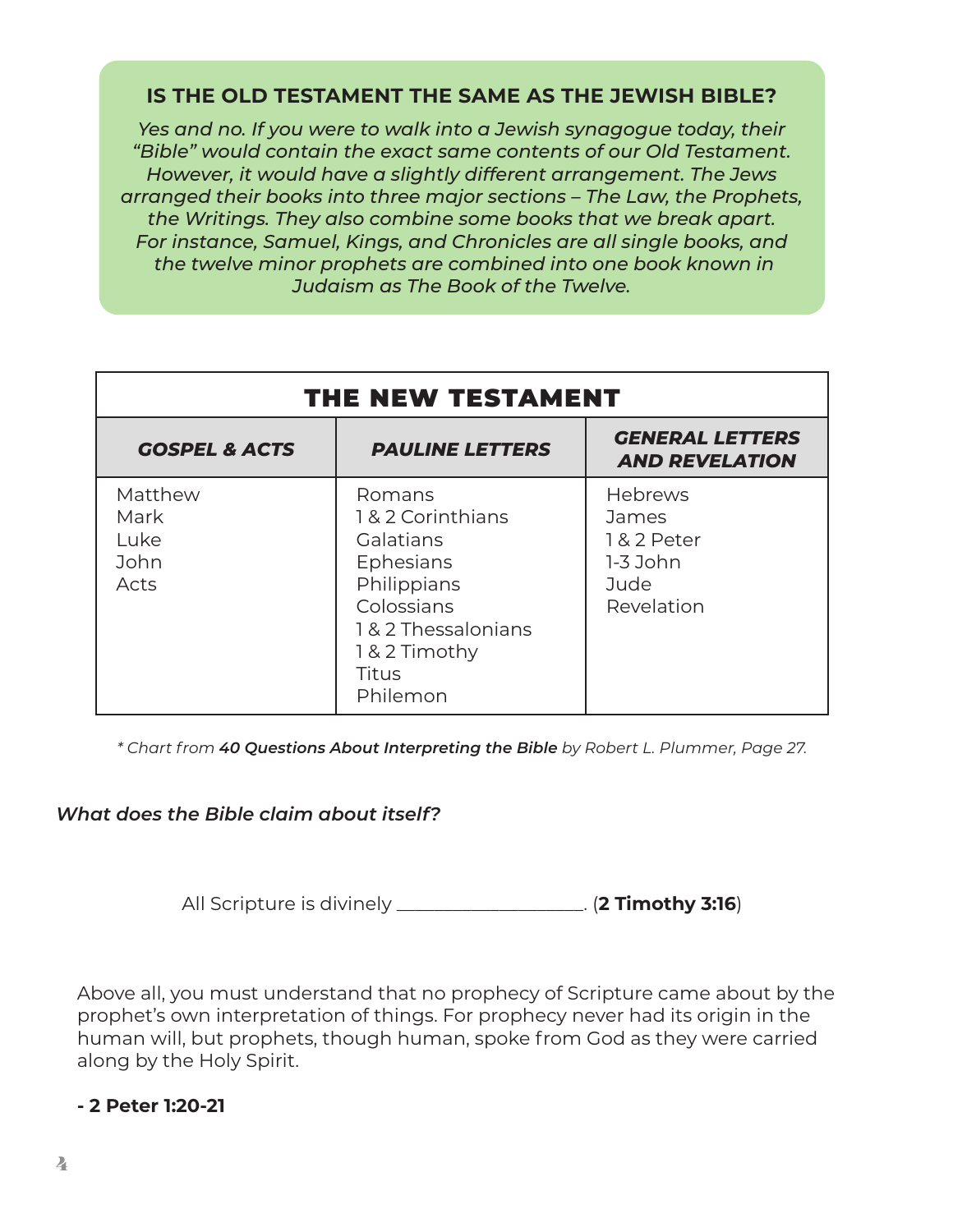The phrase, "Thus says the Lord" is used over \_\_\_\_\_\_\_\_\_ times in Scripture.

*Jesus viewed Scripture as authoritative. He said: "Scripture cannot be broken."*  **(John 10:35b)**

### **- 2 Peter 3:16**

"as he does in all his letters when he speaks in them of these matters. There are some things in them that are hard to understand, which the ignorant and unstable twist to their own destruction, *as they do the other Scriptures.*"

# **LOCATION, LOCATION, LOCATION**

*Chapter & verse divisions found in our English Bibles weren't originally part of the Biblical writings. They were added later as a way to navigate the Bible. Stephen Langton, Archbishop of Canterbury, added the chapter divisions in the early 13th Century. Verse divisions were later added by Robert Estienne, a printer from Paris, in 1551.*

In **1 Timothy 5:18**, Paul says, "For the Scripture says…" and then

quotes Deuteronomy from the \_\_\_\_\_\_\_\_\_\_\_\_\_\_\_\_\_\_\_\_\_\_\_\_\_\_\_\_\_\_,

as well as \_\_\_\_\_\_\_\_\_\_\_\_\_\_ from the New Testament.

All Scripture is breathed out by God and profitable for teaching, for reproof, for correction, and for training in righteousness, that the man of God may be complete, equipped for every good work.

# **- 2 Timothy 3:16-17**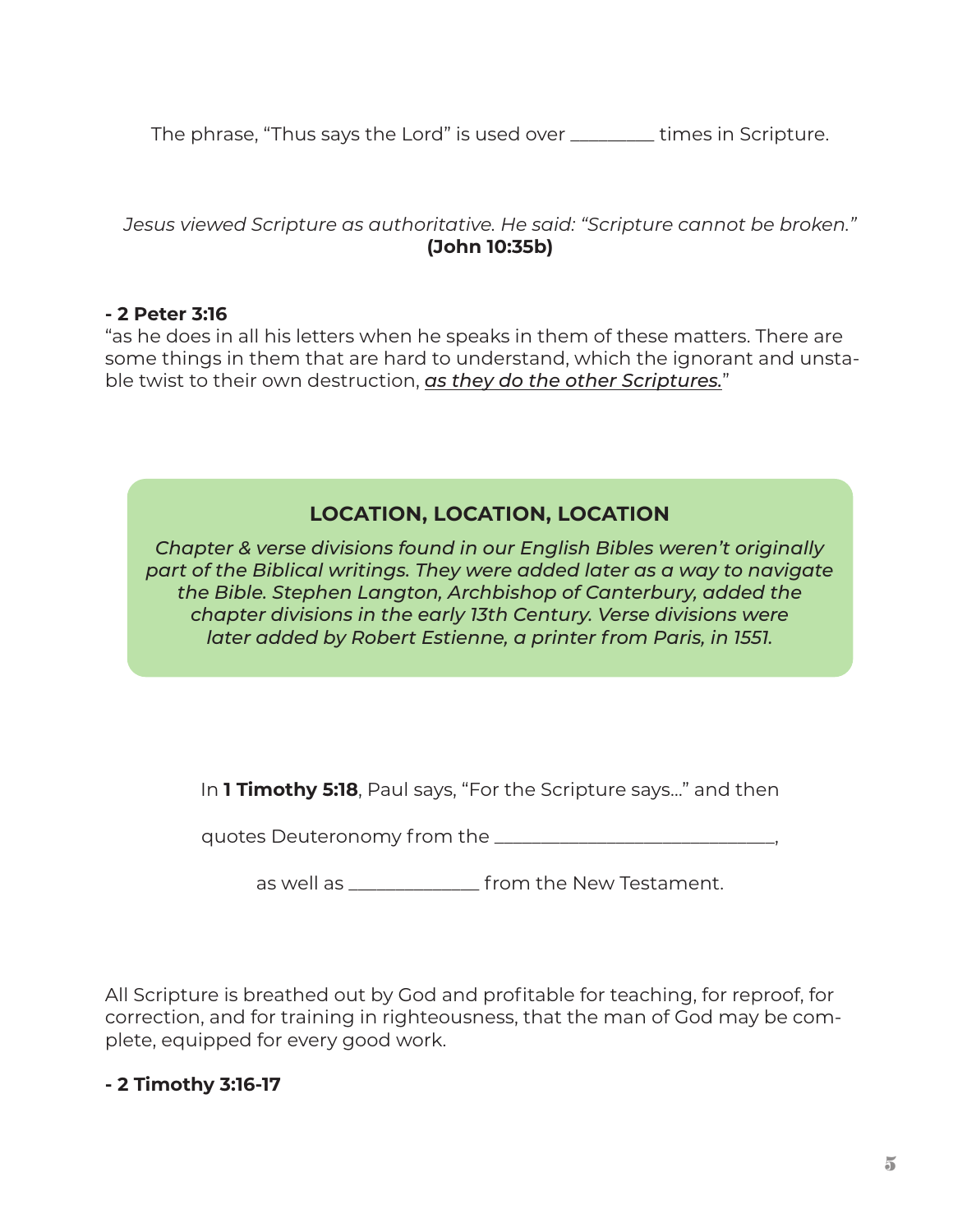The word of God is living and active, sharper than any two-edged sword, piercing to the division of soul and of spirit, of joints and of marrow, and discerning the thoughts and intentions of the heart.

## **- Hebrews 4:12**

Therefore, as the Holy Spirit says, "Today, if you hear his voice, do not harden your hearts as in the rebellion, on the day of testing in the wilderness…

**- Hebrews 3:7-8**

# *What's the point of the Bible?*

The Bible is a grand narrative of God's plan seen through the lens of \_\_\_\_\_\_\_\_\_\_

In some way every part of the Bible points us forward or backward to Christ.

*Christocentric = "Christ-centered"*

He said to them, "These are my words that I spoke to you while I was still with you, that everything written about me in the Law of Moses and the Prophets and the Psalms must be fulfilled."

# **- Luke 24:44**

The Bible is one story, and it's a story where \_\_\_\_\_\_\_\_\_\_\_\_\_\_ is always the hero.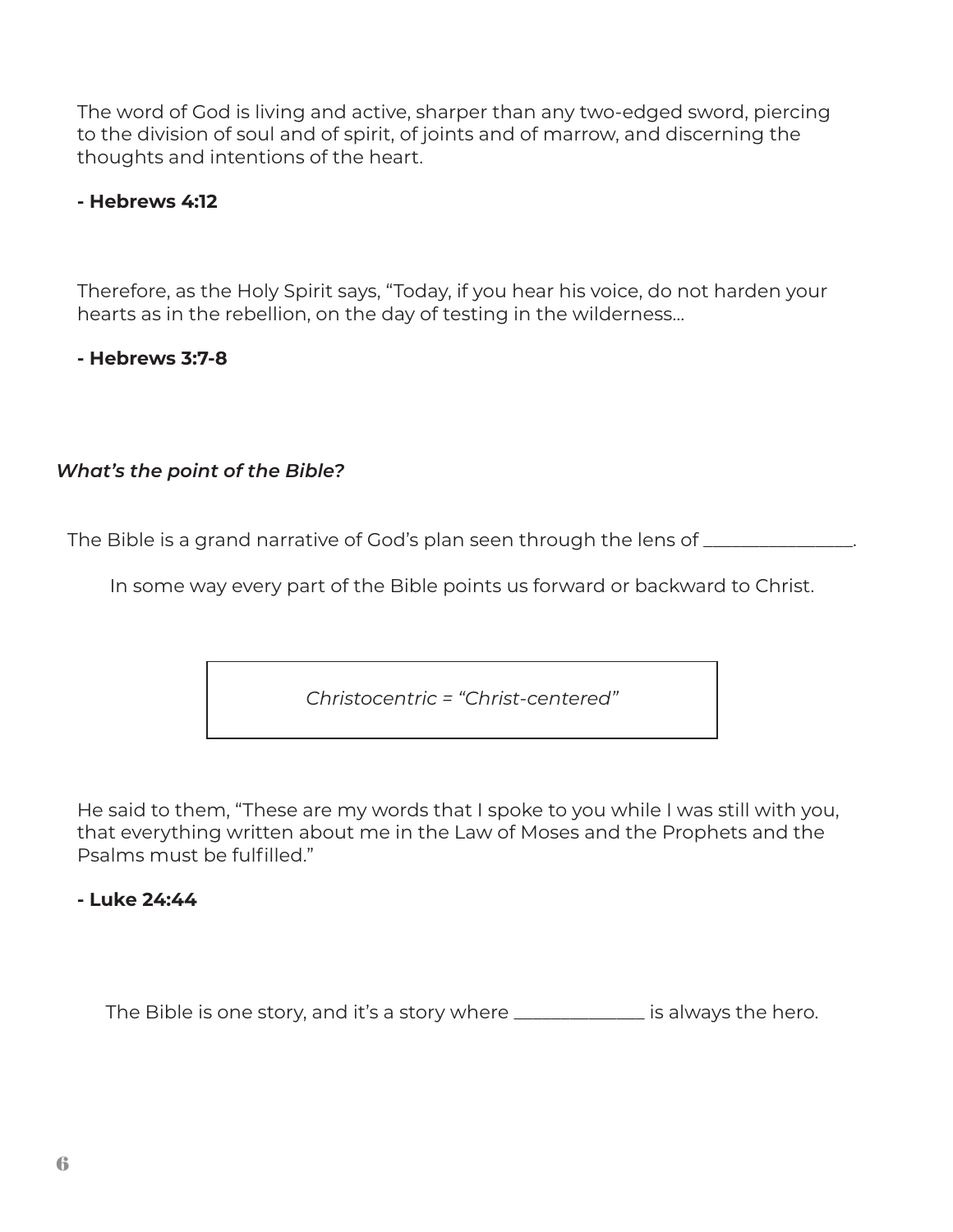**WITH YOUR GROUP**

### *Discuss:*

- **Why do we need to see the Bible as more than just a good book or something merely inspirational?**
- **- "When we read the Bible, it reads us." From what you have watched and read today, how would you explain this statement? How have you seen this happen in your own life?**

## *So now what?*

It's critical that *what we know* informs *what we do*. **Romans 12** tells us to be transformed by the renewal of our minds. Knowing more facts about what the Bible is and what it claims to be is great, but it needs to lead to a life of reading and studying the Bible in order to know the God of the Bible more greatly.

Jesus once said, "Blessed are those who hear the word of God and obey it" (**Luke 11:28**). In order to obey it, we need to know it. In response to Satan's temptations, Jesus quoted **Deuteronomy 8:3**. Man shall not live by bread alone, but by every word that comes from the mouth of God.

#### *Discipline: Bible Reading*

We want to close this session by thinking about reading the Bible. What follows are a few suggestions for helping incorporate regular Bible reading into your life.

#### *Remember who's speaking*

With our busy schedules, it's easy to get distracted, and it's easy for something like Bible reading to become one more item on our to-do list. That's why we need to remember that the one true and living God, the one who spoke the world into existence and upholds it by the word of His power, He is the one speaking to us through His Word.

God cannot lie (**Titus 1:2**), so we know that He'll show us what's true. God's power is unlimited (**Jeremiah 32:17**), so we know that He will fulfill all of His good and wise purposes. Scripture is breathed by Him (**2 Timothy 3:16**), so take confidence in His ability to use His Word to equip you for everything He has planned for you.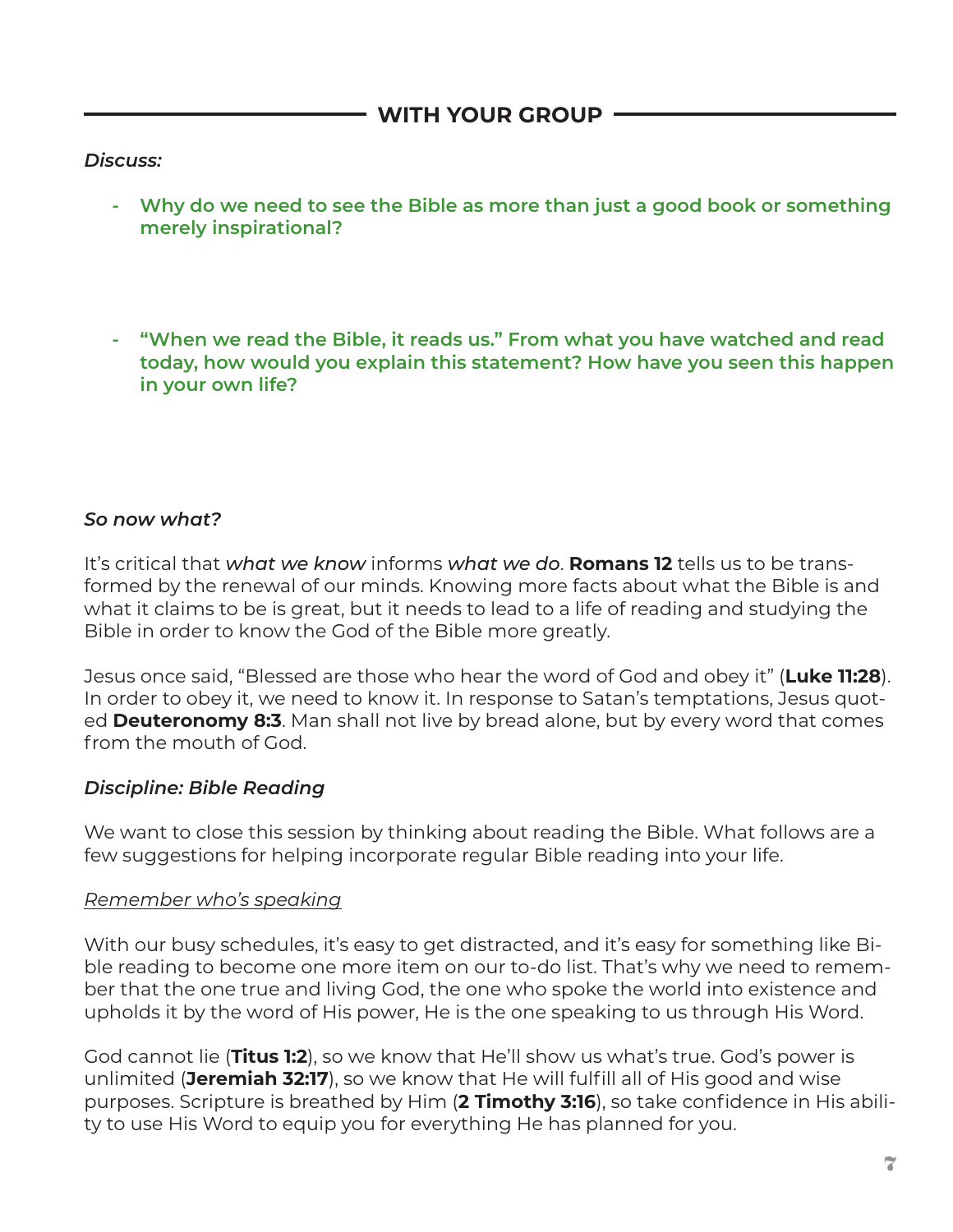### *Ask the right questions*

Every time you read a verse, chapter, or book, there are two important questions to ask.

- What does this passage say about God?
- What does this passage say about me?

#### *No one-size-fits-all*

There are many ways to read the Bible, and we aren't commanded to read it any one certain way. We're just told to read it. Sometimes it's good to read wide swaths of Scripture – multiple chapters at a time, reading through all of it in a year. Other times, it's good to read a verse or a paragraph and spend a week pondering it. The important thing is reading it and trusting that God will use it how He wants to.

#### *Stick with it*

Think of Bible reading as a marathon, not a sprint. Sometimes reading will be thrilling; other times will give you more questions than answers. That's ok. God's promise is to give you a delight for His Word as He shapes your thoughts, desires, attitudes, and actions.

#### *Discuss:*

- From your own experience, share what you have found helpful in your Bible reading habits. What methods or habits have been beneficial to you? (time, location, reading plans, studies, etc.) What do you hope to implement in the future?

What's one new or interesting thing that stood out to you from this session? What's one thing you can incorporate into your life because of it?

**ON YOUR OWN**

Take a few minutes and read **Psalm 119** and answer the following questions.

- What phrases does the psalmist use to describe God's Word?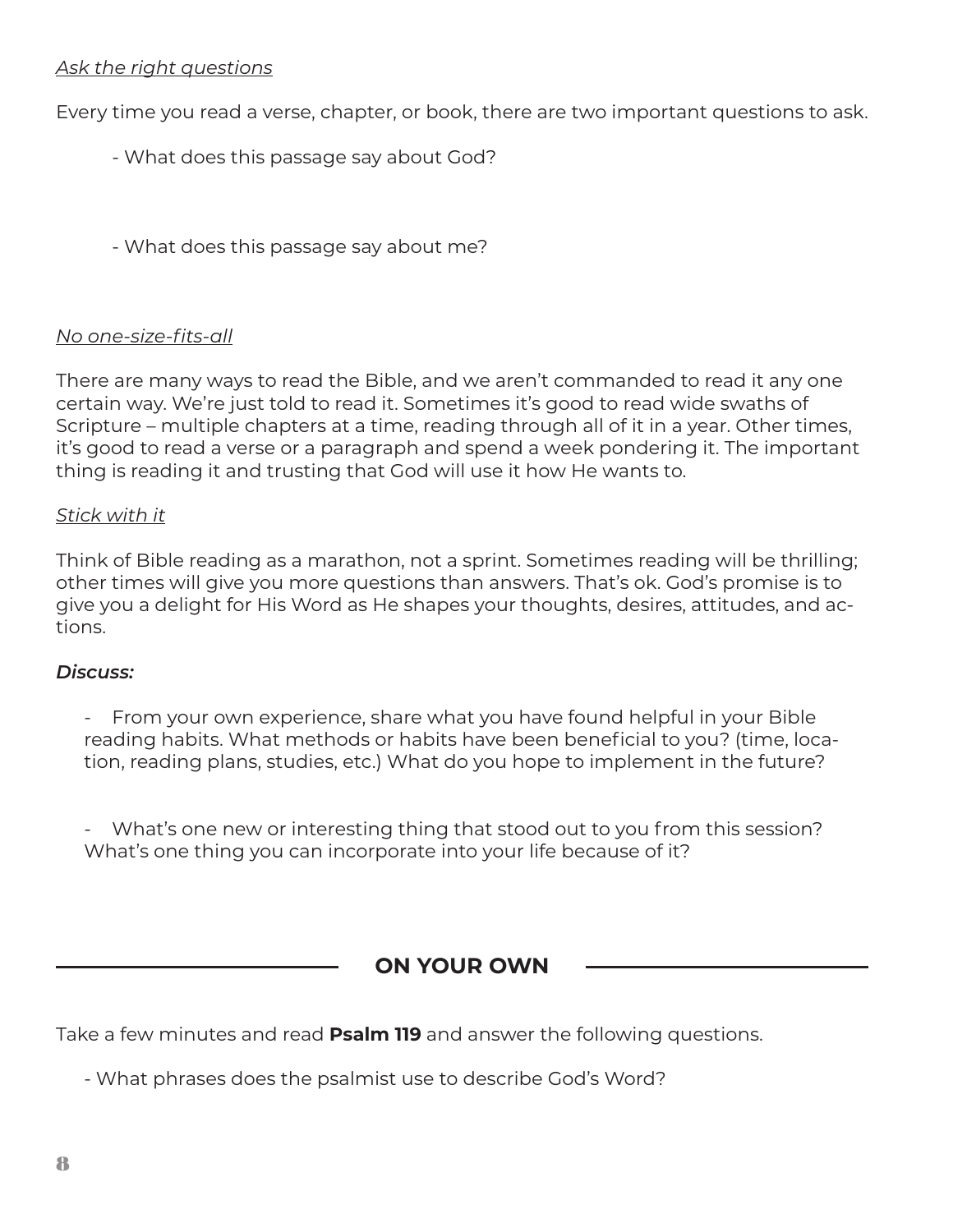- What emotions and attitudes does he express toward God's Word?

- According to this psalm, what are some of the things God does for us through His Word?

## *Recommended Resources*

#### *Taking God at His Word* **| Kevin DeYoung**

Can I trust the Bible completely? Is it sufficient for my complicated life? Can I really know what it teaches?

#### *How to Read the Bible for All Its Worth* **| Gordon D. Fee & Douglas Stuart**

Reading the Bible isn't only for a few people. It was meant to be read and understood by everyone. This book gives essential insights that help us grasp the meaning of Scripture and how to apply it in the 21st Century.

#### *The Story of the Bible – Episodes 1 & 2* **| The Bible Project | https://www.youtube.com/watch?v=ak06MSETeo4**

These short videos explain what the Bible is, where it came from, and summarizes the overall story of the Bible.

#### *Bible Reading Plans* **| https://bibleplan.org/**

Bible Plan has twenty-three different Bible reading plans – some long, some short – designed to help you get into the Bible.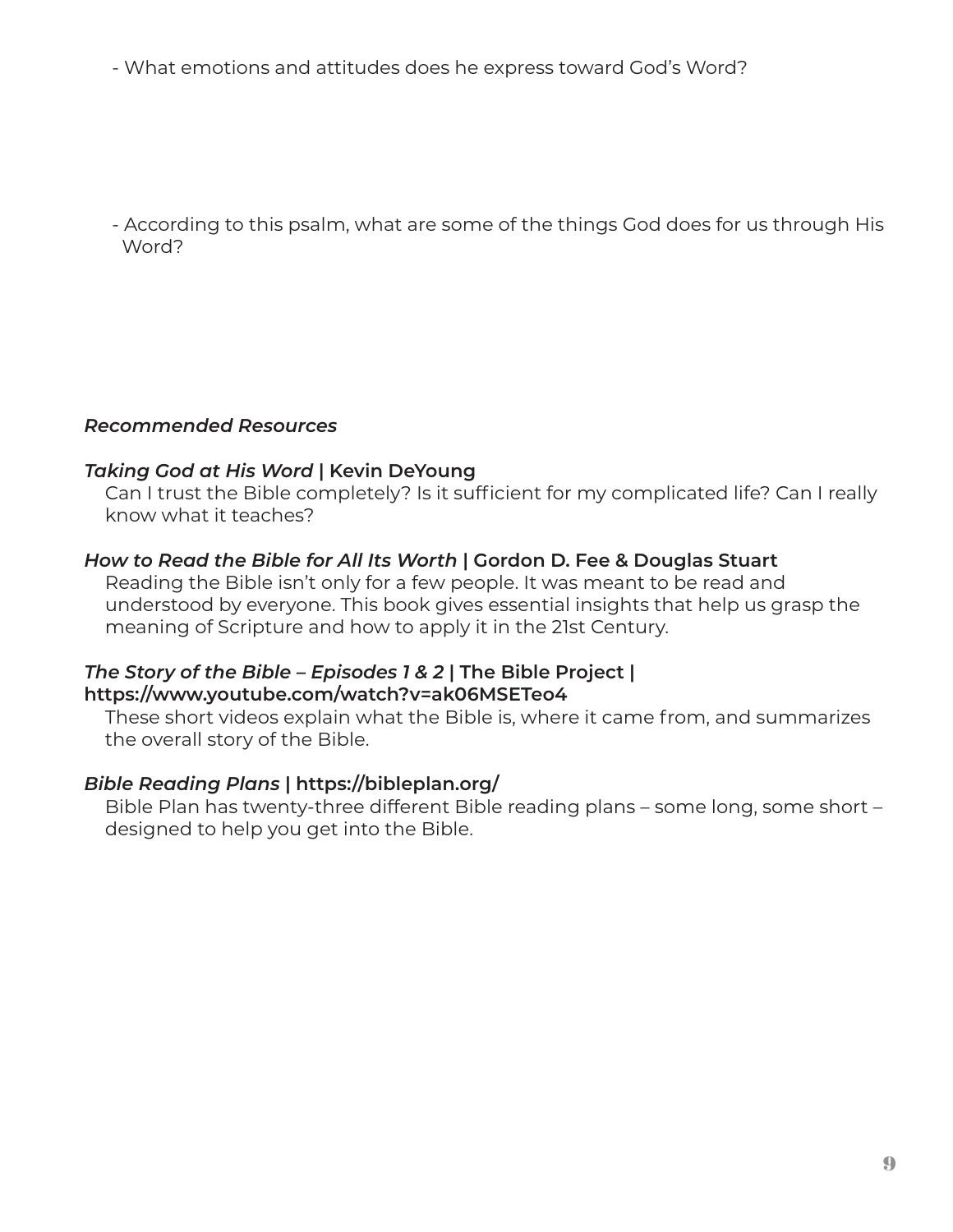# grow #2: *The Bible (Part Two)*

# - WHILE YOU WATCH  $-$

This session focuses on two things:

- How we got the Bible
- Why we can trust the Bible

Canonization: **Example 2018** 

*We don't make something Scripture. We recognize what God has already decided is Scripture.*

\_\_\_\_\_\_\_\_\_\_\_\_\_\_\_\_\_\_\_\_\_\_\_\_\_\_\_\_\_\_\_\_\_\_\_\_\_\_\_\_\_\_\_\_\_\_\_\_\_\_\_\_\_\_\_\_\_\_\_\_\_\_\_\_\_\_\_\_\_\_\_\_

2 mistakes we can make when we consider canonization:

- 1. Assume that the Bible just came out of thin air.
- 2. Assume that people created the Bible out of convenience or to further an agenda.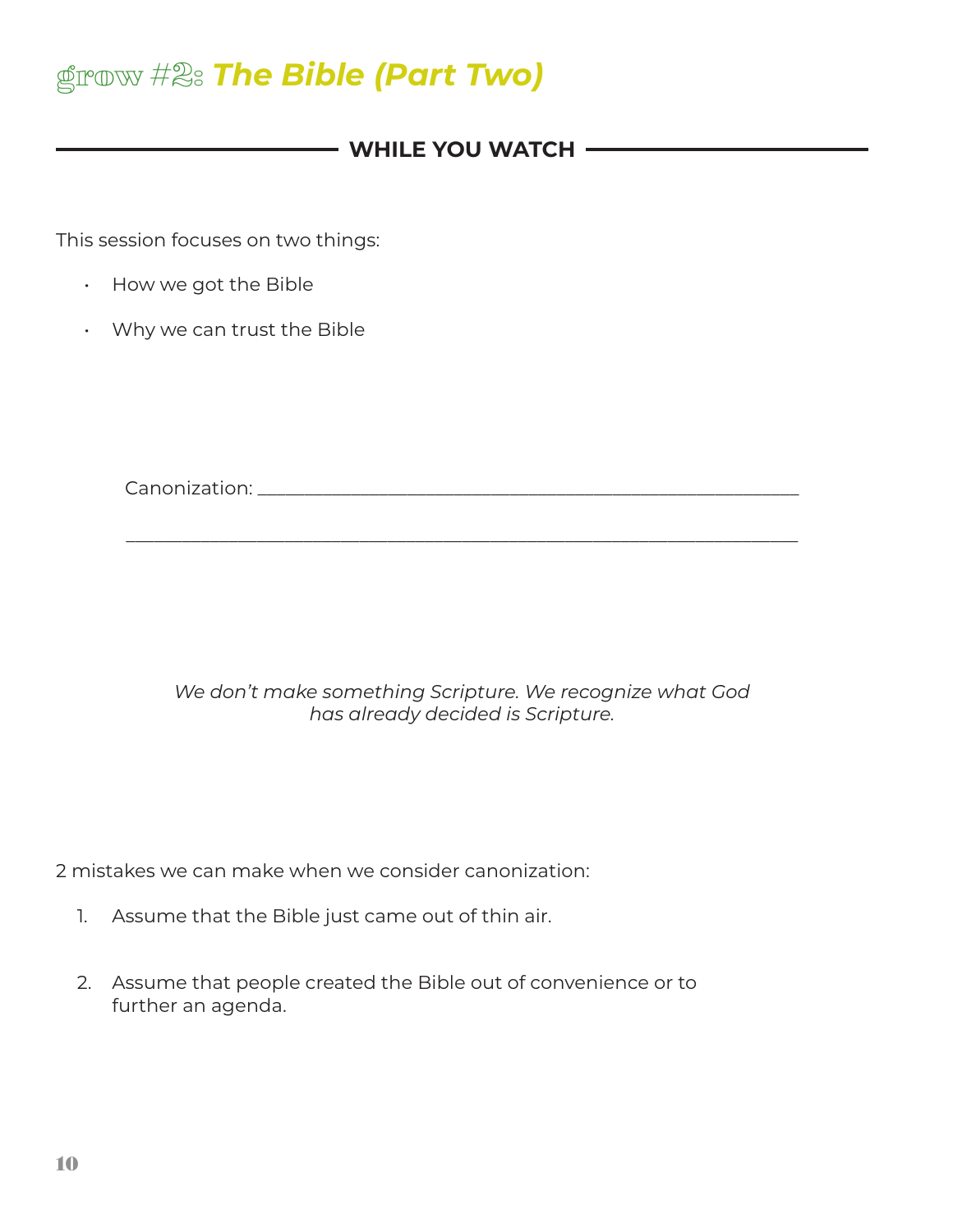| ORDERING OF HEBREW SCRIPTURES IN THE FIRST CENTURY                                                                                                                         |                                                                                                                                                                                                                                                                                                          |  |  |  |
|----------------------------------------------------------------------------------------------------------------------------------------------------------------------------|----------------------------------------------------------------------------------------------------------------------------------------------------------------------------------------------------------------------------------------------------------------------------------------------------------|--|--|--|
| <b>JEWISH SCRIPTURE</b><br>$(24$ BOOKS)                                                                                                                                    | <b>THE CHRISTIAN OLD</b><br><b>TESTAMENT (39 BOOKS)</b>                                                                                                                                                                                                                                                  |  |  |  |
| <b>LAW</b><br>Genesis<br>Exodus<br>Leviticus<br><b>Numbers</b><br>Deuteronomy<br><b>PROPHETS</b><br><b>FORMER PROPHETS</b><br>Joshua<br>Judges<br>Samuel<br>Kings          | <b>HISTORICAL BOOKS</b><br>Genesis<br>Ruth<br>Exodus<br>1-2 Samuel<br>Leviticus<br>1-2 Kings<br>1-2 Chronicles<br>Numbers<br>Deuteronomy<br>Ezra<br>Nehemiah<br>Joshua<br><b>Judges</b><br>Esther<br><b>WISDOM BOOKS</b><br>Job<br>Psalms<br>Proverbs<br>Ecclesiastes<br>Song of Solomon (Song of Songs) |  |  |  |
| <b>LATTER PROPHETS</b><br><b>MAJOR PROPHETS</b><br>Isaiah<br>Jeremiah<br>Ezekiel<br><b>MINOR PROPHETS</b><br>Hosea-Malachi (The 12 in one book)                            |                                                                                                                                                                                                                                                                                                          |  |  |  |
| <b>WRITINGS</b><br>Psalms<br>Job<br>Proverbs<br>Ruth<br>Song of Solomon (Song of Songs)<br>Ecclesiastes<br>Lamentations<br>Esther<br>Daniel<br>Ezra-Nehemiah<br>Chronicles | <b>PROPHETICAL BOOKS</b><br><b>MAJOR PROPHETS</b><br>Isaiah<br>Jeremiah<br>Lamentations<br>Ezekiel<br>Daniel<br><b>MINOR PROPHETS</b><br>Hosea-Malachi (12 different books)                                                                                                                              |  |  |  |

*\* Chart from 40 Questions About Interpreting the Bible by Robert L. Plummer, Page 62.*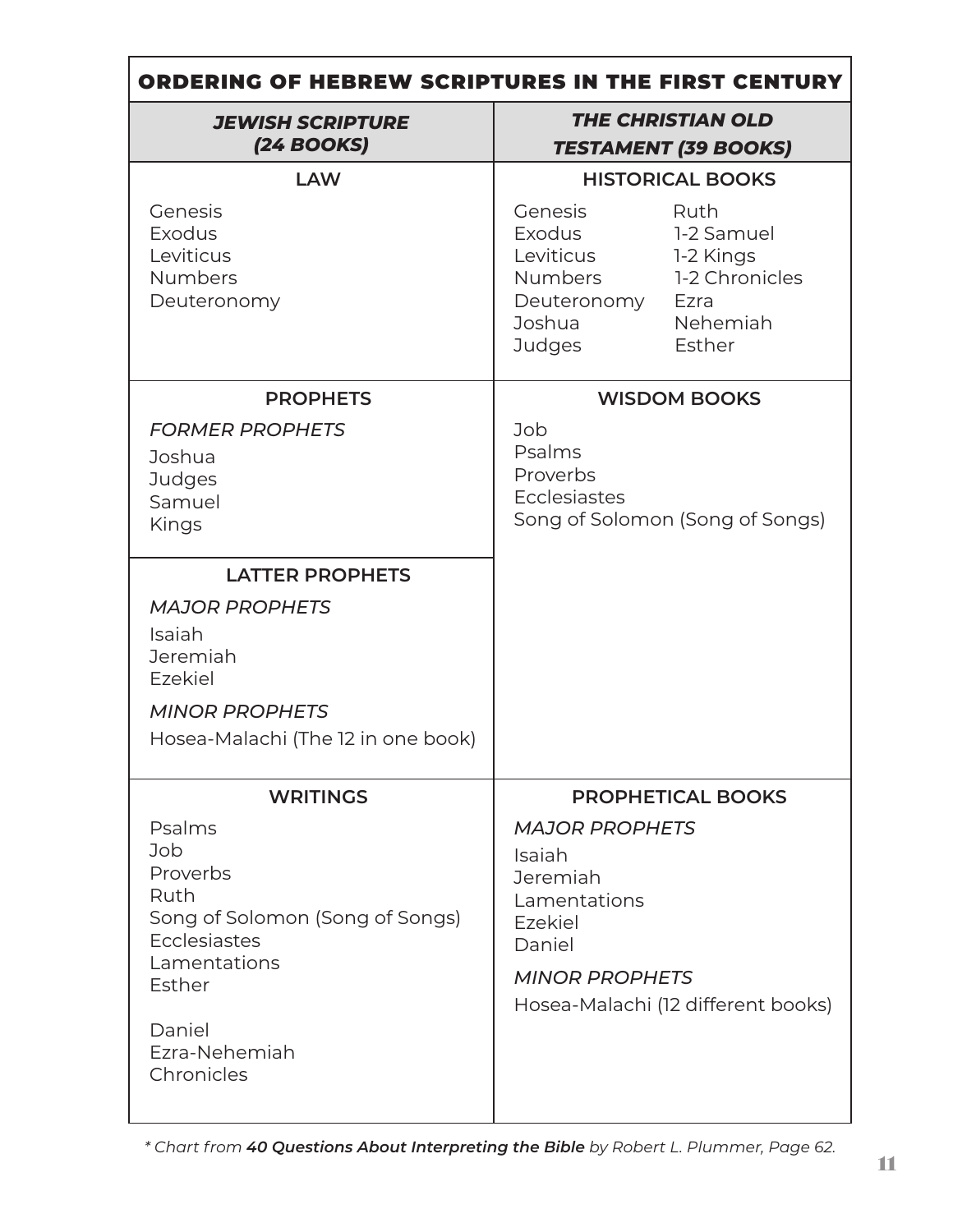Then he said to them, "These are my words that I spoke to you while I was still with you, that everything written about me in the Law of Moses and the Prophets and the Psalms must be fulfilled."

# **- Luke 24:44**

The early church came up with 3 criteria for canonization:

- \_\_\_\_\_\_\_\_\_\_\_\_\_\_\_\_\_\_\_\_\_\_\_\_: written by or tied closely to an Apostle, those who were eyewitnesses of Jesus
- \_\_\_\_\_\_\_\_\_\_\_\_\_\_\_\_\_\_\_\_\_\_\_: widely read and used by many churches. An individual letter might contain good information, but if it wasn't widely circulated, the assumption was that it wasn't Scripture.
- \_\_\_\_\_\_\_\_\_\_\_\_\_\_\_\_\_\_\_\_\_\_: taught doctrine in agreement with the rest of
- recognized Scripture.

The New Testament books are categorized in this way by scholar T.C. Hammond:

- The New Testament books were written between AD 45-100.
- $\cdot$  They were widely used in churches across the Empire during that time.
- There was complete agreement on the list of books by the early church councils of Hippo (AD 393) and Carthage (AD 397).

# **MUCH MORE THAN COINCIDENCE. HAD TO BE PROVIDENCE.**

The fact that substantially the whole church came to recognize the same 27 books as canonical is remarkable when it is remembered that the result was not contrived. All that the several churches throughout the Empire could do was to witness to their own experience with the documents and share whatever knowledge they might have about their origin and character. When consideration is given to the diversity in cultural backgrounds and in orientation to the essentials of the Christian faith within the churches, their common agreement about which books belonged to the New Testament serves to suggest that this final decision did not originate solely at the human level.

*The New Testament Speaks* **| Glenn W. Barker, William Lane, Ramsey Michaels**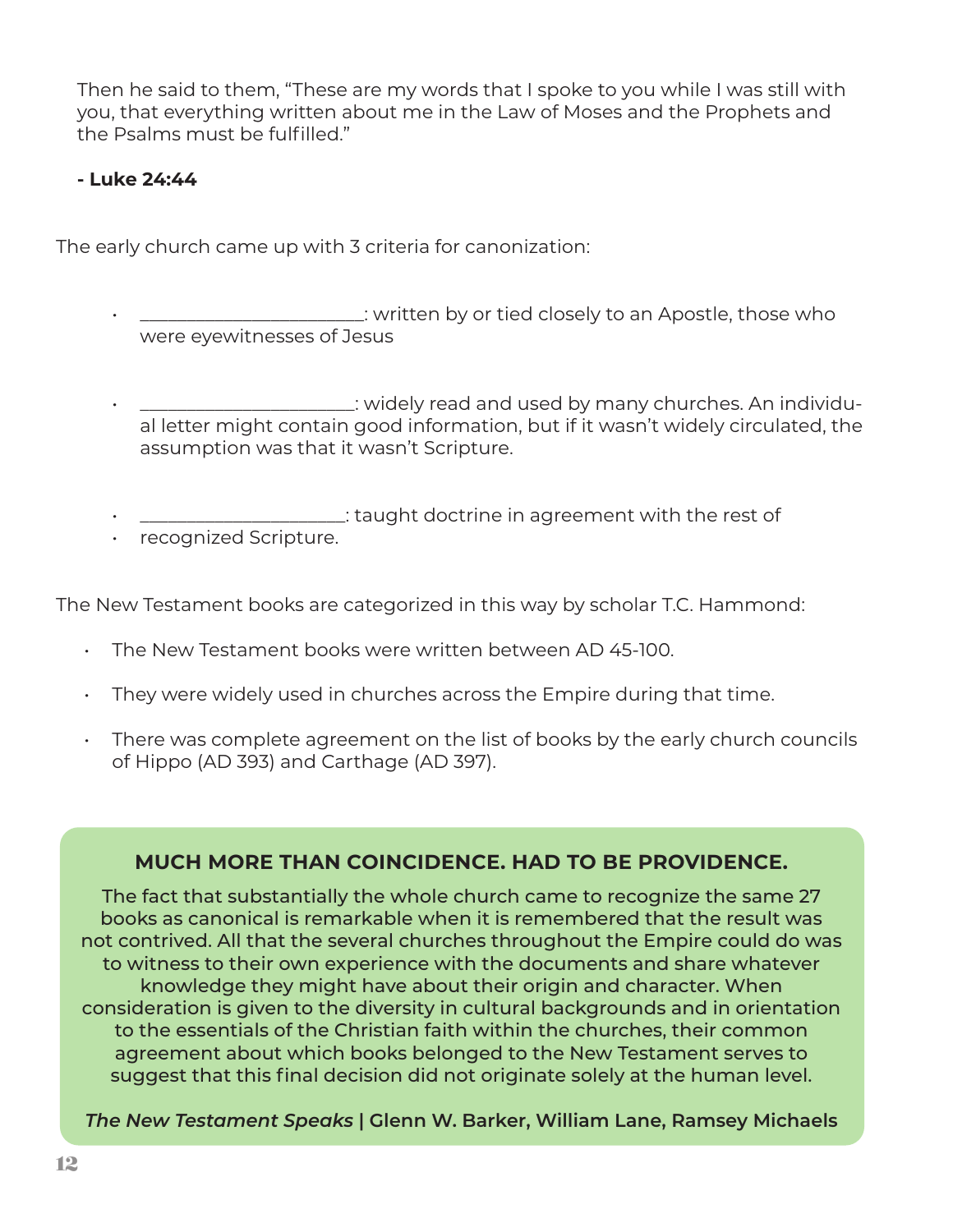## *Inerrancy of Scripture*

When we say \_\_\_\_\_\_\_\_\_\_\_\_\_\_\_\_\_\_\_\_, we mean that the original writings of

Scripture are without error when properly understood.

#### *Manuscript Evidence*

| <b>HISTORIC MANUSCRIPTS</b>  |                  |  |  |
|------------------------------|------------------|--|--|
| <b>LITERATURE</b>            | # OF MANUSCRIPTS |  |  |
| New Testament manuscripts    | 5,752            |  |  |
| Caesar's Gallic War          | 10 <sup>°</sup>  |  |  |
| Livy's Roman History         | 35               |  |  |
| <b>Histories of Tacitus</b>  | 4.5              |  |  |
| <b>Annals of Tacitus</b>     | 10 <sup>°</sup>  |  |  |
| <b>History of Thucydides</b> | 8                |  |  |
| <b>History of Herodotus</b>  | 8                |  |  |

"No other ancient book comes close to the wealth of diverse preservation that we have for the New Testament. Not only is the number of manuscripts remarkable, but also the antiquity."

– **John Piper** –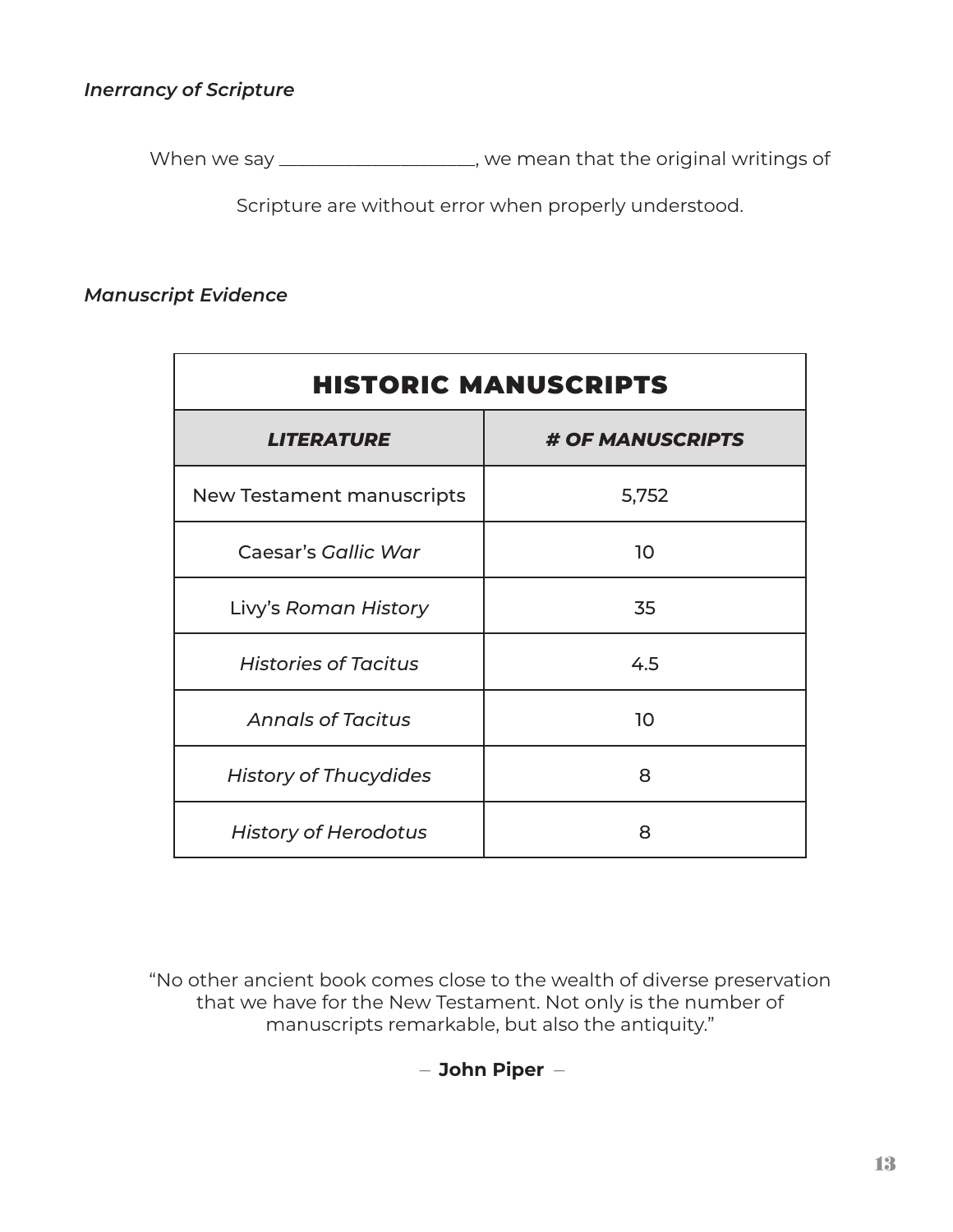The words of the Lord are flawless, like silver refined in a furnace of clay, purified seven times.

# **- Psalm 12:6**

*We don't interpret everything literally*; *we interpret it literarily*.

# *The Apocrypha & Extrabiblical Literature*

We don't consider the Apocrypha to be Scripture for several reasons.

**1) Jews never considered it Scripture.** The Jewish people who authored these books and were the recipients of these books never considered them Scripture. In fact, they went out of their way to place them in a completely different category.

**2) Theological Error.** There are teachings in the Apocrypha that run contrary to orthodox Christianity. For instance, 2 Maccabees 12:43-45 teaches praying for the dead.

**3) Lack of New Testament Citation.** While there are several allusions to the Apocrypha, the New Testament authors, who were very aware and grew up with the Apocrypha, nowhere cite it as Scripture. Almost every other Old Testament book is cited specifically as Scripture in the New Testament.

**4) Responsive Recognition.** The Roman Catholic Church only came to recognize the Apocryphal books as canonical at the Council of Trent in the 1500s. In fact, The Vulgate, the official Latin Bible for more than a thousand years, claimed that the Apocrypha was edifying but not to be used for the establishing of doctrine. It was only after the newly formed Protestants rejected these books that Roman Catholics recognized them as Scripture.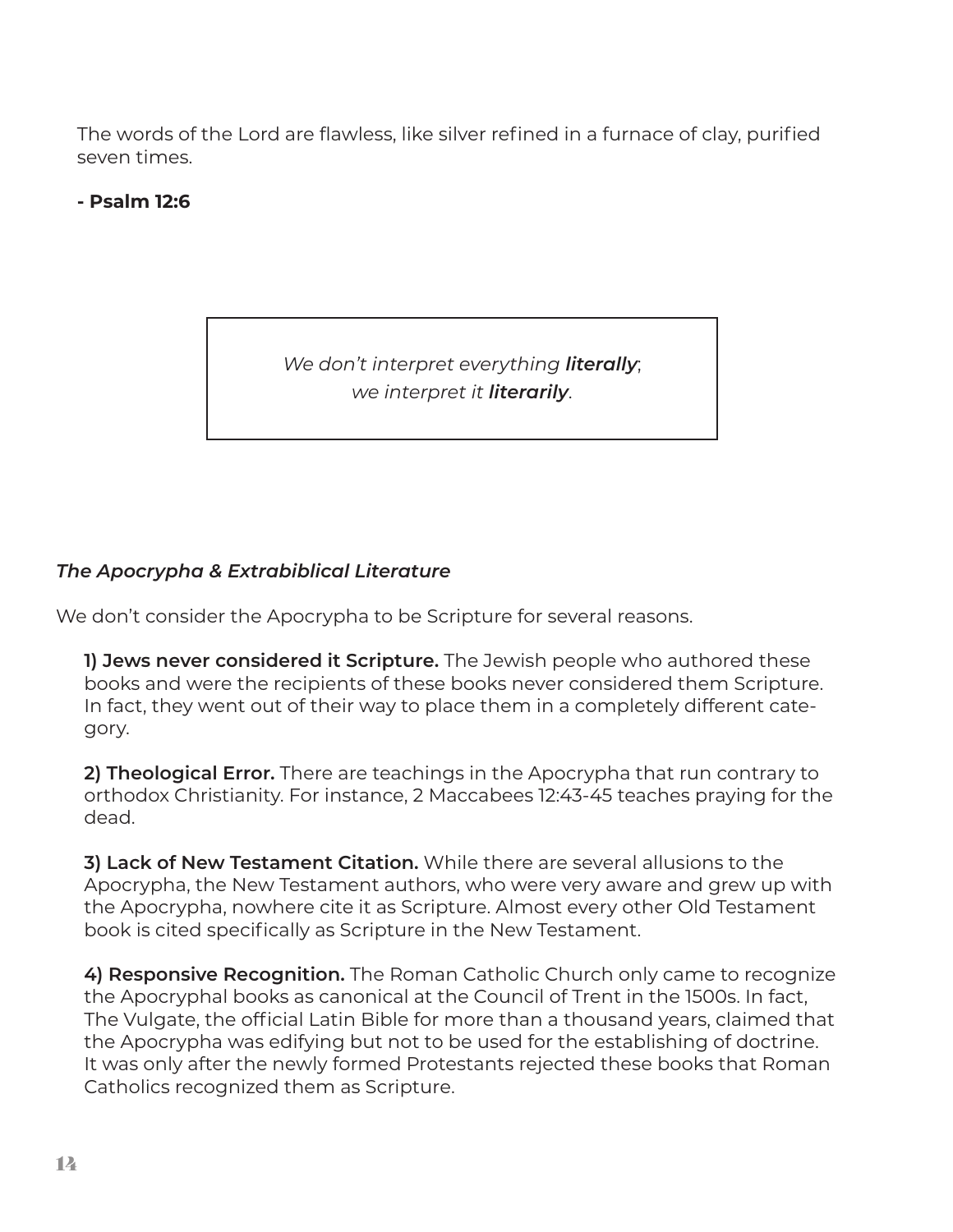

*\* Chart from 40 Questions About Interpreting the Bible by Robert L. Plummer, Page 72.*



#### *Discuss:*

**- What stood out to you from this session?**

**- If a friend asked you, "How can you trust the Bible is true?", how would you respond?**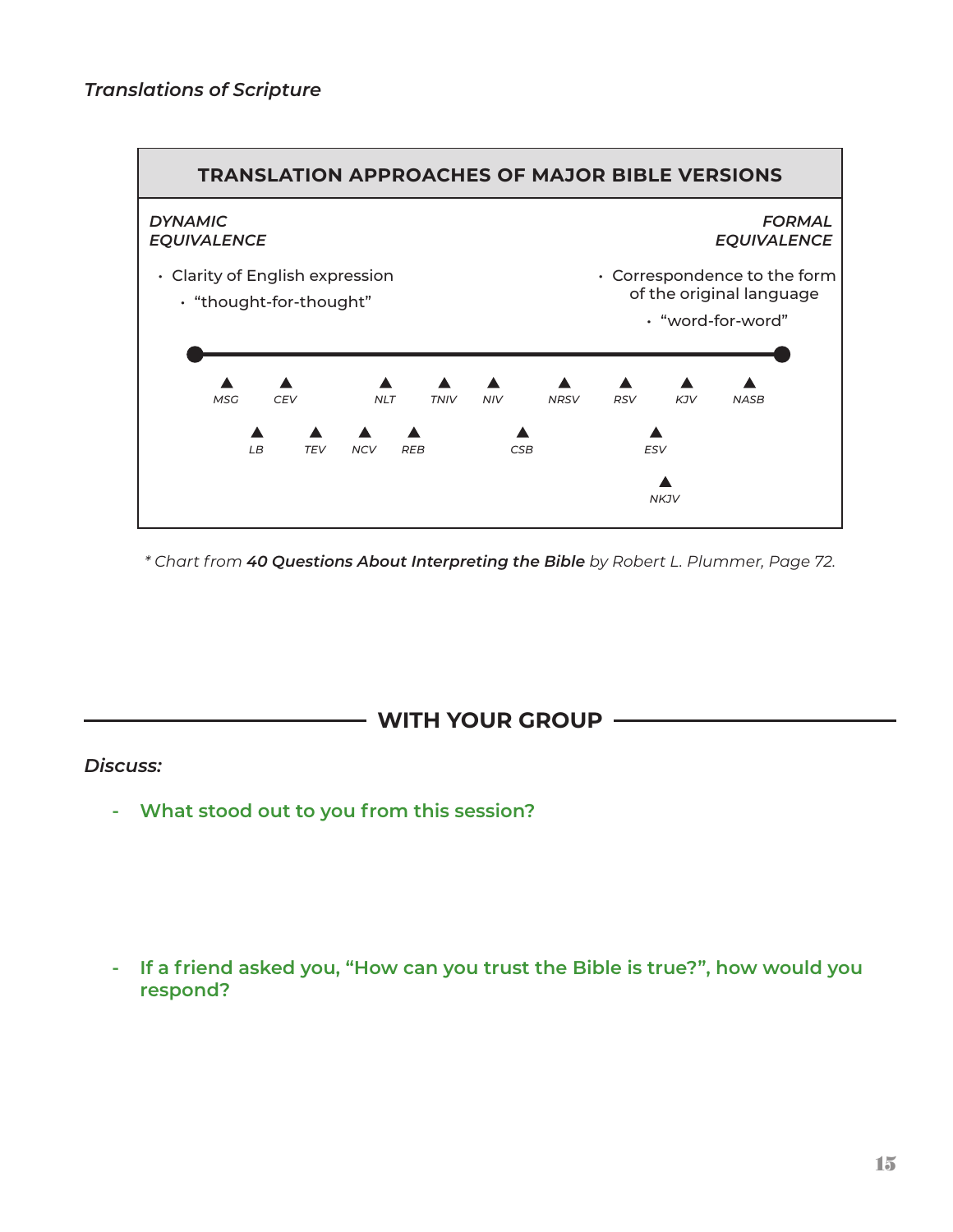**- What translation of the Bible have you found helpful in your personal Bible reading?**

#### *So now what?*

Knowing more facts about the Bible isn't the goal. The goal is letting those facts shape our confidence and trust in the Bible, so that the God of the Bible can shape us. For this reason, we want to close this session by thinking about being people who are shaped by God's Word, so we want to talk about meditation and memorization.

#### *Disciplines: Scripture Meditation and Memorization*

#### *Memorization*

Scripture memorization is vital for the Christian life. When Scripture is stored in your mind it is available for the Holy Spirit to take it and use it when you need it most. In **Psalm 119:11**, David said, "I have hidden your word in my heart that I might not sin against you." The Apostle Paul commands us in **Colossians 3:2** to, "Set your minds on the things above, not on earthly things."

When we memorize verses, like the ones above, the Holy Spirit can bring them to mind at just the right moment. A biblical truth brought to mind at just the right moment can be a powerful weapon in our fight to live as Christians. This is why **Ephesians 6:17** refers to "the sword of the Spirit, which is the Word of God."

Jesus Himself modeled Scripture memorization. There's no better example than Jesus' temptation in the wilderness. Each time Satan tried to entice Jesus, He responded with the sword of the Spirit, memorized Scripture, which helped Jesus overcome the devil.

If you're looking to start memorizing Scripture, here are a few recommended verses.

- **Genesis 1:1**
- **John 3:16**
- **Romans 5:8**
- **Romans 8:28**
- **2 Timothy 1:7**
- **Matthew 11:28**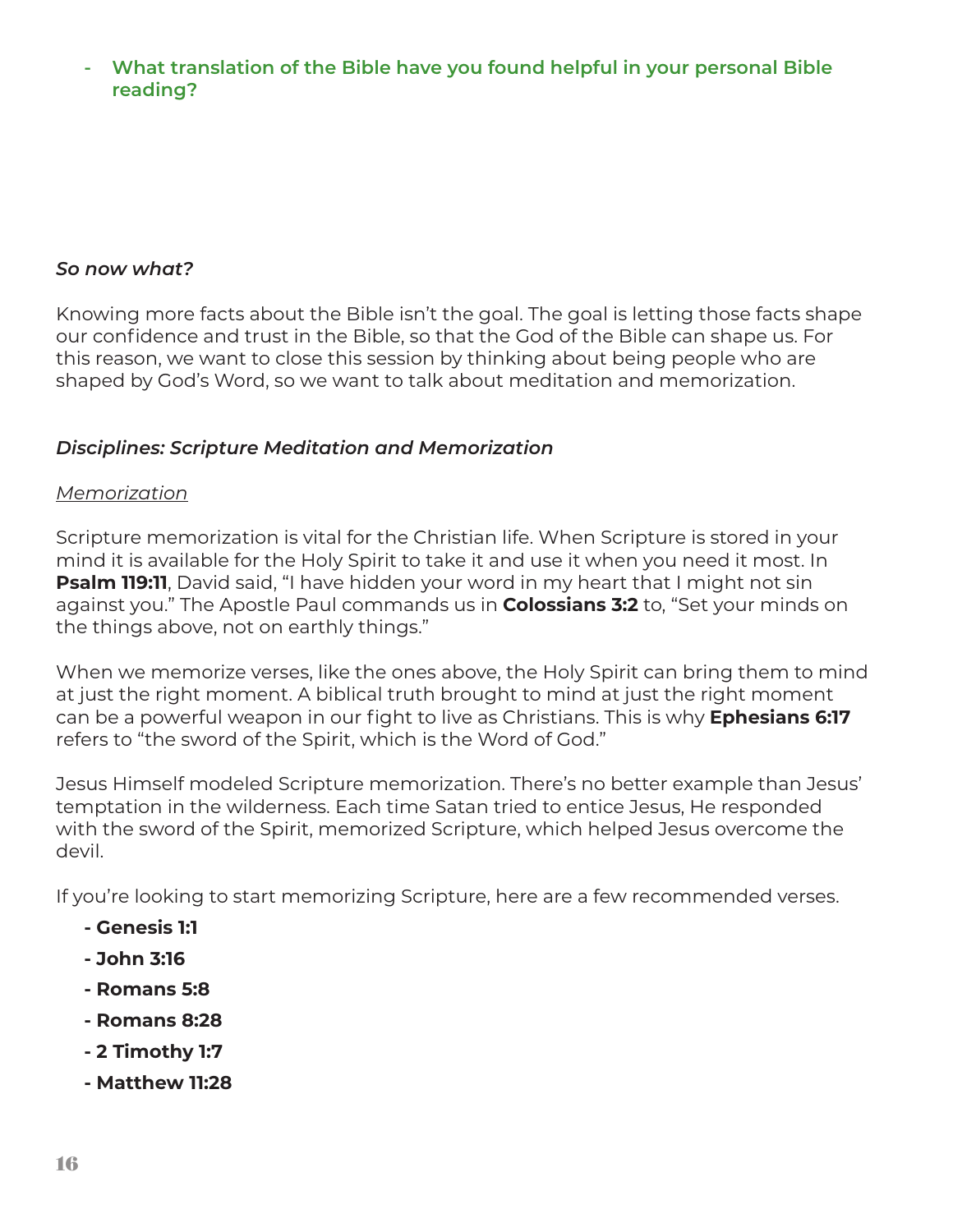### *Meditation*

Meditation is another way to hide God's Word in your heart. In Psalm 1, the psalmist says, "Blessed is the man…whose delight is in the law of the Lord, and on his law he meditates day and night." The word "blessed" could literally be translated "Oh the many happinesses." The Bible promises an unwavering joy to those who delight and meditate upon God's Word.

Reading large chunks of God's Word, listening to sermons, podcasts, etc. can be beneficial. But one author compared hearing God's Word to a short rainfall on hard ground. It's beneficial, but most runs off rather than sinking into the ground. However, slowing down, pondering, and reflecting upon Scripture opens up the soil of the soul and allows God's Word to percolate deeply.

We think about what we delight in. When we delight and meditate upon God's Word, the Holy Spirit will bring it to our minds throughout the day.

If you've never meditated on the Word:

- Pick an appropriately sized passage
- Read through it.
- Pray through it as God brings different things to mind
- Read through it in a different translation
- Try writing it out by hand

#### *Discuss:*

**- What has been your experience with Scripture memory? Why do you think it could be an important habit?**

**- Discuss the differences between memorization of God's Word and meditation on God's Word? How are they connected, and how are they both beneficial to the believer?**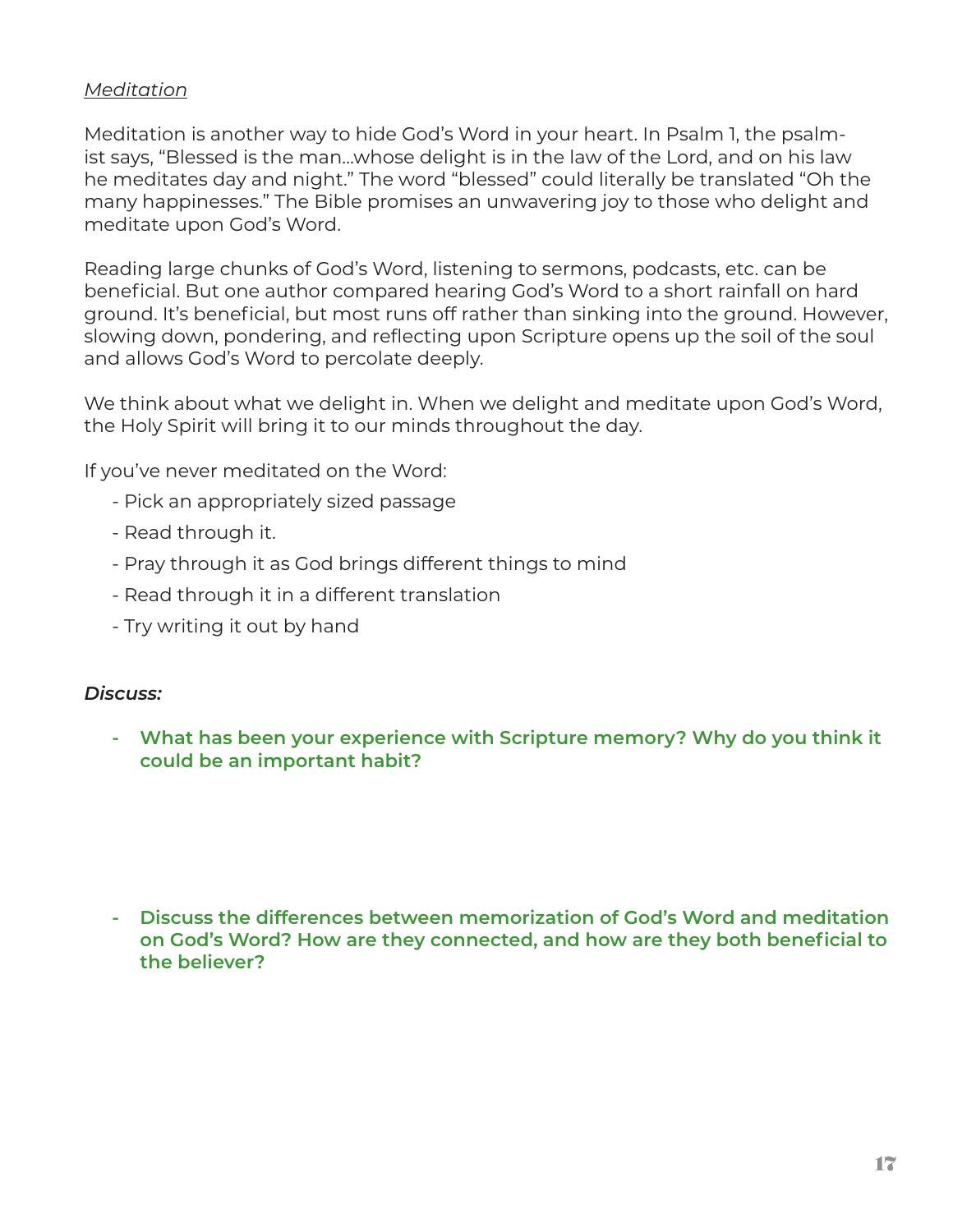Take a few minutes to meditate on **Psalm 1**.

- Read through it.
- Pray through it.
- Read through it in at least one different translation.
- Write out a verse or two by hand.

What stuck out to you through this process? How was it different than just simply reading through it?

#### *Recommended Resources*

#### *Why Trust the Bible?* **| Greg Gilbert**

The Bible stands at the heart of the Christian faith. But why should we trust what it says? This book helps us think about and articulate why we can trust the Bible.

#### *Is the Bible Reliable* **| Focus on the Family |**

#### **https://www.focusonthefamily.com/faith/is-the-bible-reliable/**

"I'm glad your faith works for you, but can you really know whether or not the Bible is reliable? Wasn't it written thousands of years ago? How do you know it hasn't been translated and re-translated so much that it no longer says what it used to say?" This resource answers many questions about the Bible's reliability.

#### *Praying the Bible* **| Donald Whitney**

It's easy for our prayer life to become repetitive and stale. This book shows readers how praying through portions of Scripture helps keeps our prayer focused and fresh.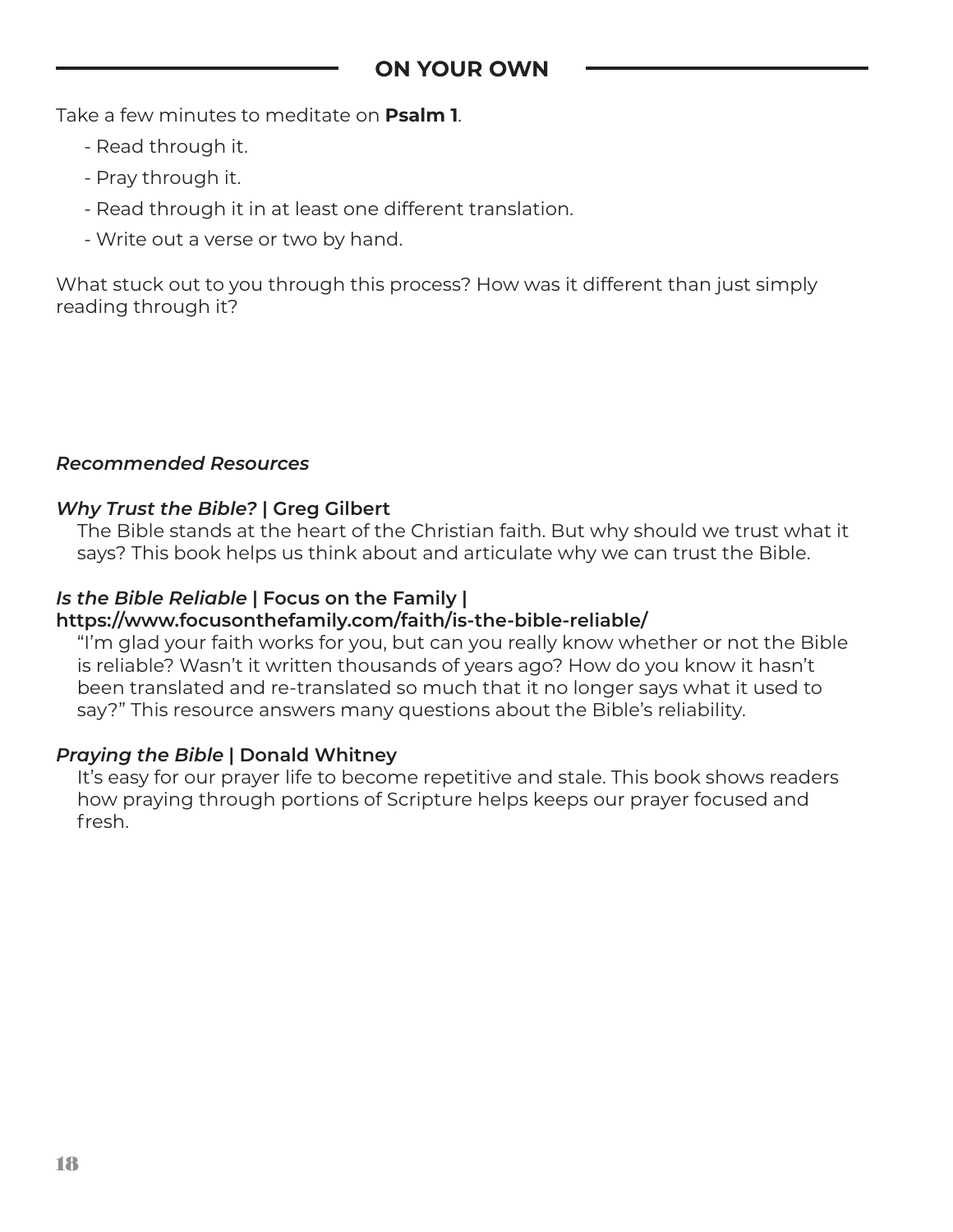# grow #3: *The Gospel—Good News for Lost People*

# - WHILE YOU WATCH **-**

*What is the Gospel?*

The word "gospel" simply means \_\_\_\_\_\_\_\_\_\_\_\_\_\_\_\_\_\_\_\_\_\_\_.

All have sinned and fall short of the glory of God.

- **Romans 3:23**

Sin includes every \_\_\_\_\_\_\_\_\_\_, every \_\_\_\_\_\_\_\_\_\_,

and every \_\_\_\_\_\_\_\_\_\_\_ that goes against God.

God so loved the world, that he gave his only Son, that whoever believes in him should not perish but have eternal life.

#### **- John 3:16**

For our sake he made him to be sin who knew no sin, so that in him we might become the righteousness of God.

#### **- 2 Corinthians 5:21**

Now I would remind you, brothers, of the *gospel* I preached to you, which you received, in which you stand, and by which you are being saved, if you hold fast to the word I preached to you—unless you believed in vain. For I delivered to you as of first importance what I also received: that Christ died for our sins in accordance with the Scriptures, that he was buried, that he was raised on the third day in accordance with the Scriptures.

# **- 1 Corinthians 15:1-4**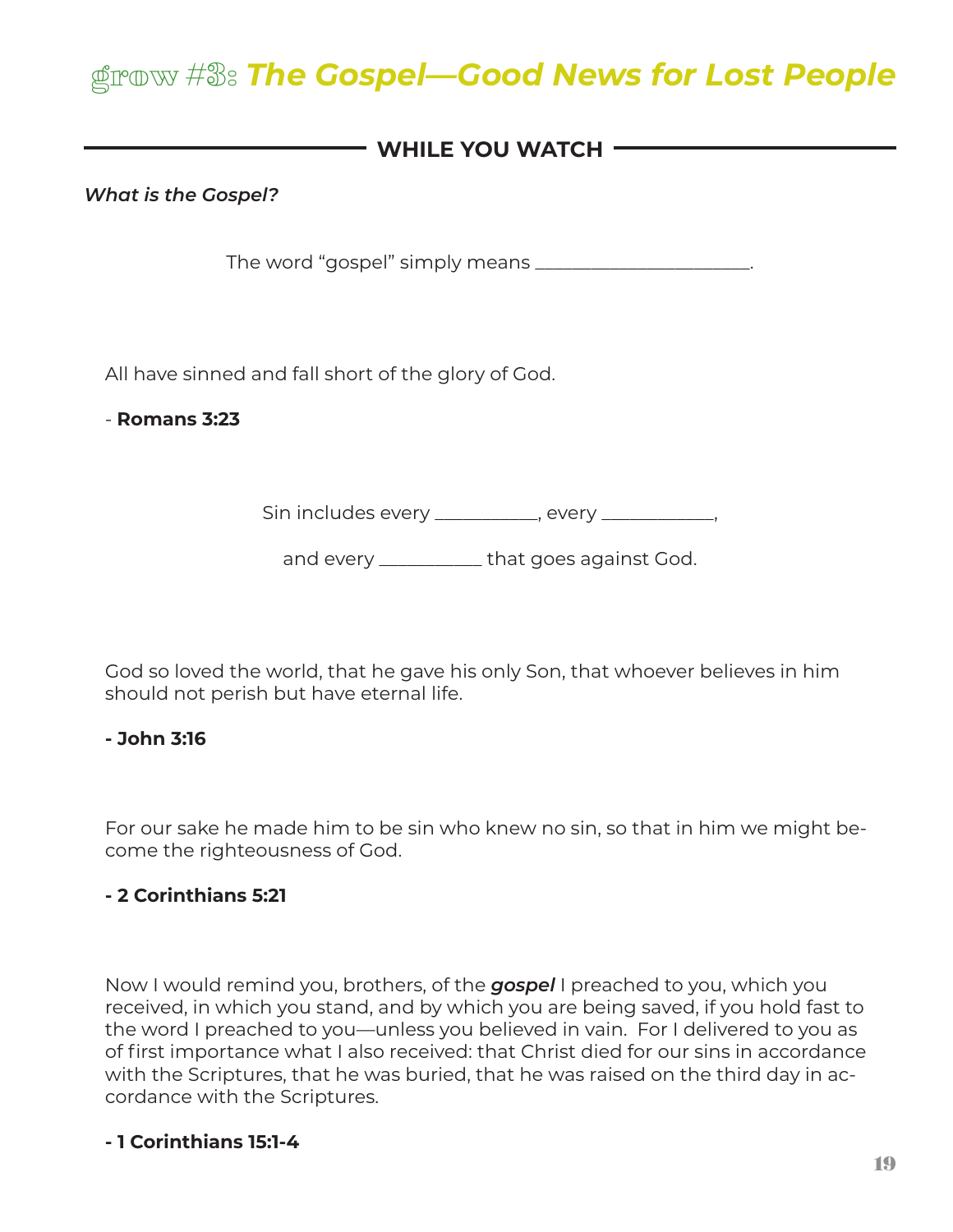## *How does the Gospel become my salvation?*

Knowing who Jesus is, knowing the stories of the Bible, or even going to a church do not give us the salvation that comes from God. Doing a quota of good things or trying to meet a certain standard is not what makes us Christians. The Bible teaches that the gospel becomes good news for us personally when we receive it.

But to all who did receive him, who believed in his name, he gave the right to become children of God.

## **- John 1:12**

*Faith in Jesus Christ and in his work for us is the way that we get the gospel. It's the way the Gospel becomes our salvation.*

For by grace you have been saved through faith. And this is not your own doing; it is the gift of God, not a result of works, so that no one may boast.

#### **- Ephesians 2:8-9**

Thus it is written, that the Christ should suffer and on the third day rise from the dead, and that repentance for the forgiveness of sins should be proclaimed in his name to all nations.

#### **- Luke 24:46-47**

*Repentance*—changing our minds about who God is and who we are and what we have done.

Repentance is the proper response to hearing the Gospel and it provides the heart posture for receiving it by faith.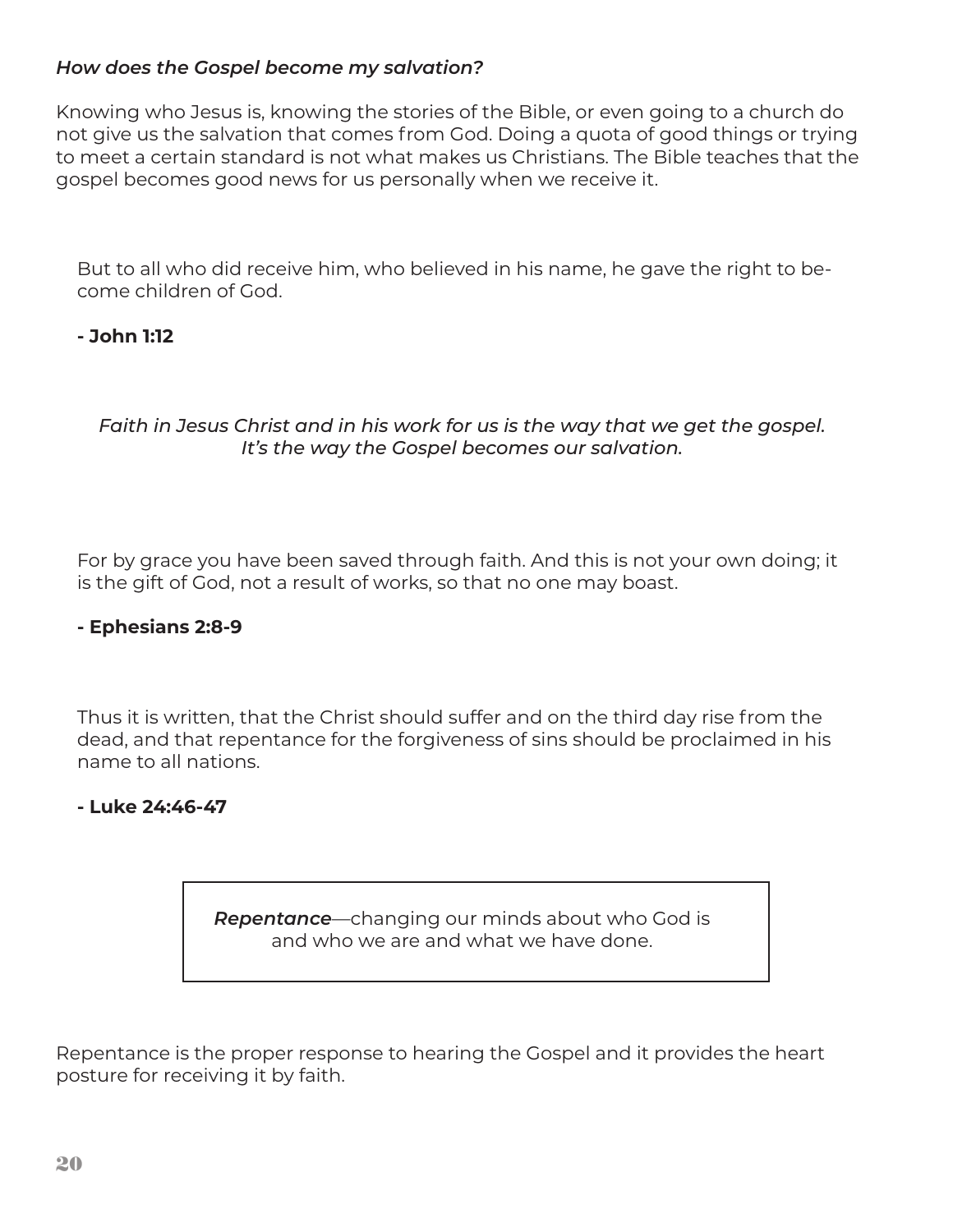## *What's true of me because of the Gospel?*

When we experience salvation in Jesus Christ, our life is changed. The past is forgiven, our present identity is transformed, and the future of eternal life is secured.

# (See also, **Romans 5:1**, **8:1**, **John 17:3**, **Galatians 2:20** and **Ephesians 1:13**.)

We have:

- Peace with God
- No condemnation
- Righteous standing with God
- Identity as God's children
- The Holy Spirit living in us
- Promise of eternity with God

#### *How does the Gospel become my motivation?*

The identity we have in Christ because of the Gospel does not only change our future, but it also affects the things we do and the motivations we have to do them. What Jesus did for us changes the way we live and act, it changes our priorities and our motives. We don't do things for God or others in order to gain acceptance from God; rather, we are accepted by God and therefore live and act accordingly.

The fact that we have received the Gospel affects every area of our lives:

(See also: **Colossians 3:23-24** and **1 Corinthians 15:58**)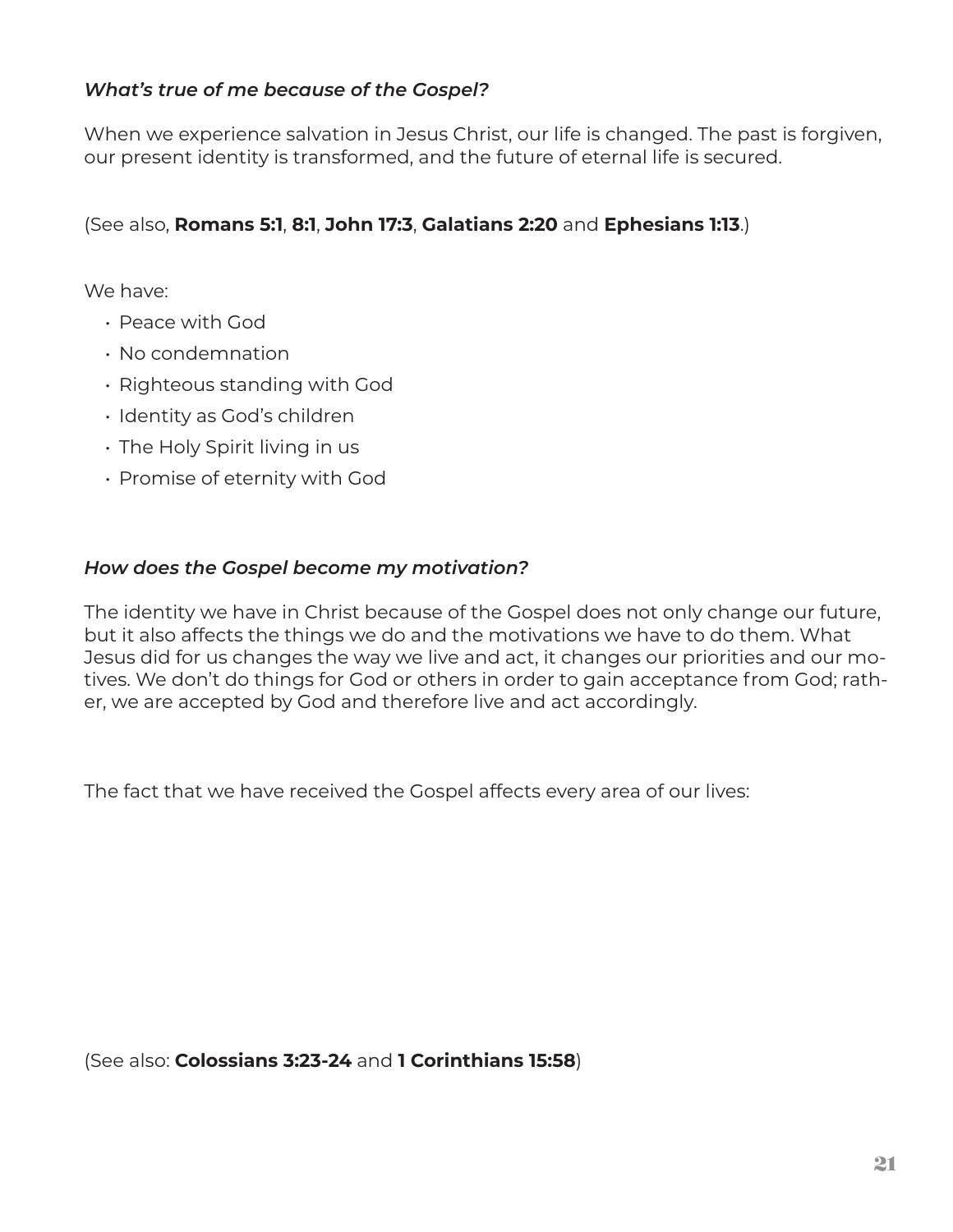For we ourselves were once foolish, disobedient, led astray, slaves to various passions and pleasures, passing our days in malice and envy, hated by others and hating one another. But when the goodness and loving kindness of God our Savior appeared, he saved us, not because of works done by us in righteousness, but according to his own mercy, by the washing of regeneration and renewal of the Holy Spirit, whom he poured out on us richly through Jesus Christ our Savior, so that being justified by his grace we might become heirs according to the hope of eternal life.

- **Titus 3:3-7**

# **WITH YOUR GROUP**

#### *Discuss:*

- **How does the video help us understand that sin is much more than our visible actions? What else does it include?**
- **- If you are a believer in Jesus Christ, what are some ways that you can see that the Gospel has transformed your decisions and priorities?**

#### *So now what?*

The beautiful reality for believers in Jesus Christ is that they suddenly have access to God in a way that was impossible before salvation. Sin had broken the relationship between God and humans, but for believers in Christ that is now restored. **Romans 5:1** tells us that we have peace with God as a result of our justification by faith. Christ's work for us on the cross affords us the privilege of going directly to God with our requests and our needs. The author of Hebrews reminds us that because Jesus is our high priest, we can go with confidence before God's throne of grace, finding mercy and grace for our time of need (**Hebrews 4:16**).

#### *Spiritual Discipline: Communing with God*

What the gospel means for the believer is that communing with God is possible in a whole new way. It's a beautiful privilege. Disciplines such as prayer, fasting, and solitude all serve to bring us into a deeper relationship with God.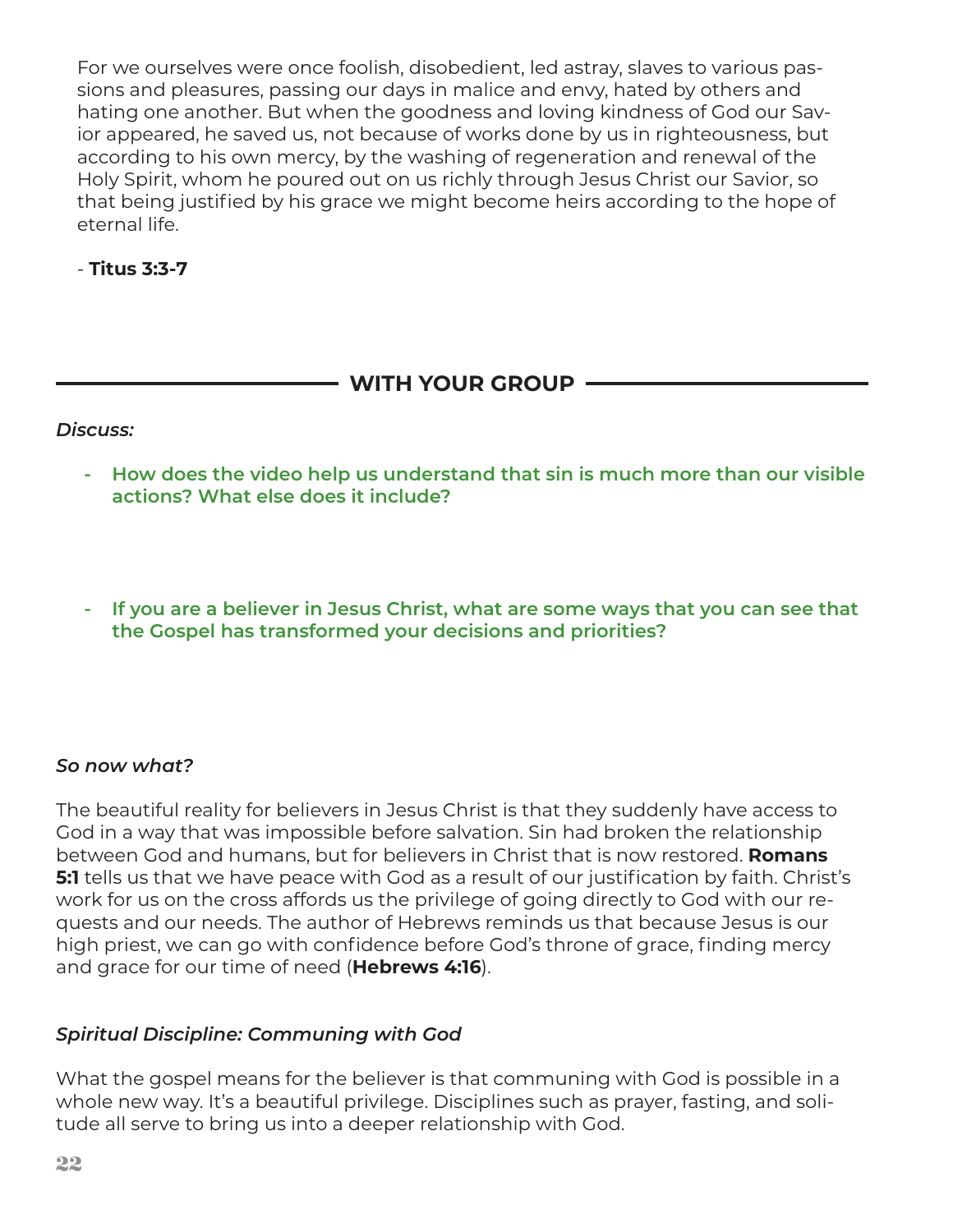# *Prayer*

Many people treat prayer like an emergency contact or a last resort option when things really get tough. But the model of prayer we see in the Bible is that rather than using prayer to get what we want, prayer is what gives us God himself. Prayer is seen not as a practice for some who are interested or "good at" it but rather a necessary part of the Christian life.

The God who spoke us into existence and who has spoken to us by His Word and rescued us through his Son's sacrifice is also the God who desires to hear from us. He desires our praise, our adoration, our confession, and our petition. The New Testament believers were devoted to prayer (**Acts 1:14**) and instructed to "pray without ceasing" (**1 Thessalonians 5:17**). One of the most important things we can do in relation to God is to spend time with Him in prayer—publicly and privately, at home and at work, out loud and in our hearts.

# *Fasting*

Fasting is an expression of a need for God, a non-routine abstaining from something for a spiritual purpose. Fasting can be done to strengthen one's prayer life, to seek guidance, to demonstrate humility, but most of all fasting is an expression of love and worship to God. Quite simply, fasting is temporarily abstaining from something good in order to point our hearts and desires to the greatest thing, which is God. At times, it is only when we temporarily remove the things that we enjoy that we realize the dependence we have on them rather than on the Lord. Fasting is designed to strengthen our affections for God, who is our ultimate source of satisfaction and life.

# *Silence & Solitude*

In a frenetic, fast-paced world that has fewer and fewer moments of pause, the practice of silence and solitude is increasingly rare. However, sometimes what we need most to fuel connection with God is a temporary removal of the many voices which drown Him out.

Like fasting, silence and solitude are not meant to be the norm but practiced for a specific time and purpose. These can be daily moments of pause, something as small as driving home from work in silence, as a way of creating space to commune with God rather than. At other times, this practice can be a longer period of retreat and silence in order to focus more on prayer and studying the word without the normal distractions in our lives.

These three disciplines are just a few of the ways we can commune with God. Since in Christ our relationship with Him has been restored, the pathway is open for us to come before Him. Practicing these things with the goal of knowing Him better will surely be beneficial to our spiritual health and relationship with Him.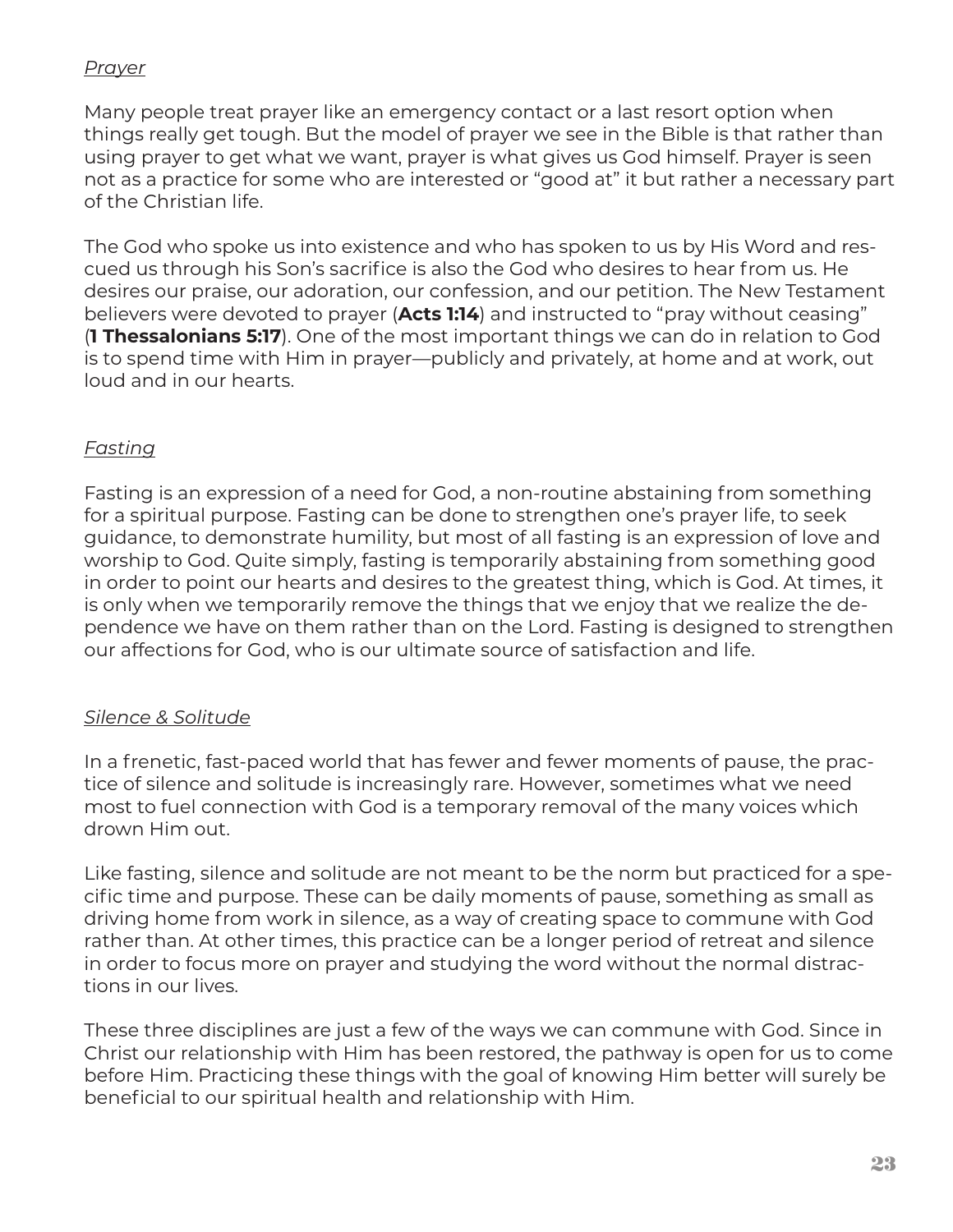#### *Discuss:*

- **Have you ever known someone whose life was marked by any of these three spiritual disciplines? What difference did it make in their life?**
- **- Where in your life do you need to adjust your time and priorities in order to begin practicing these disciplines?**

# **ON YOUR OWN**

With the goal of communing with God in the days to come, choose one or more of the the disciplines we've just looked at and commit to practicing them this week.

## *Prayer | Fasting | Silence & Solitude*

These spiritual practices aren't necessarily meant to be practiced on your own. Find one or two individuals to do these with you.

#### *Recommended Resources*

#### *The Explicit Gospel* **| Matt Chandler & Jared Wilson**

This book reminds believers of what the Gospel is and emphasizes its importance for every area of life.

#### *What is the Gospel?* **| Greg Gilbert**

The author writes a straightforward and simple summary of the gospel, explaining it in 4 parts: God, man, Christ, and response. A helpful resource for not only understanding the Gospel but also its implications for the lives we live.

#### *What is the Gospel?* **| D.A. Carson**

#### **https://www.thegospelcoalition.org/what-is-the-gospel/**

A brief video explanation of the Gospel, as well as a concise written summary. This site also includes links to other Gospel-centered resources.

#### *Prayer: Experiencing Awe and Intimacy with God* **| Timothy Keller**

This book shows the necessity of prayer for the life of the believer, offering biblical guidance for not only what prayer is but also how to do it in specific and personal ways.

24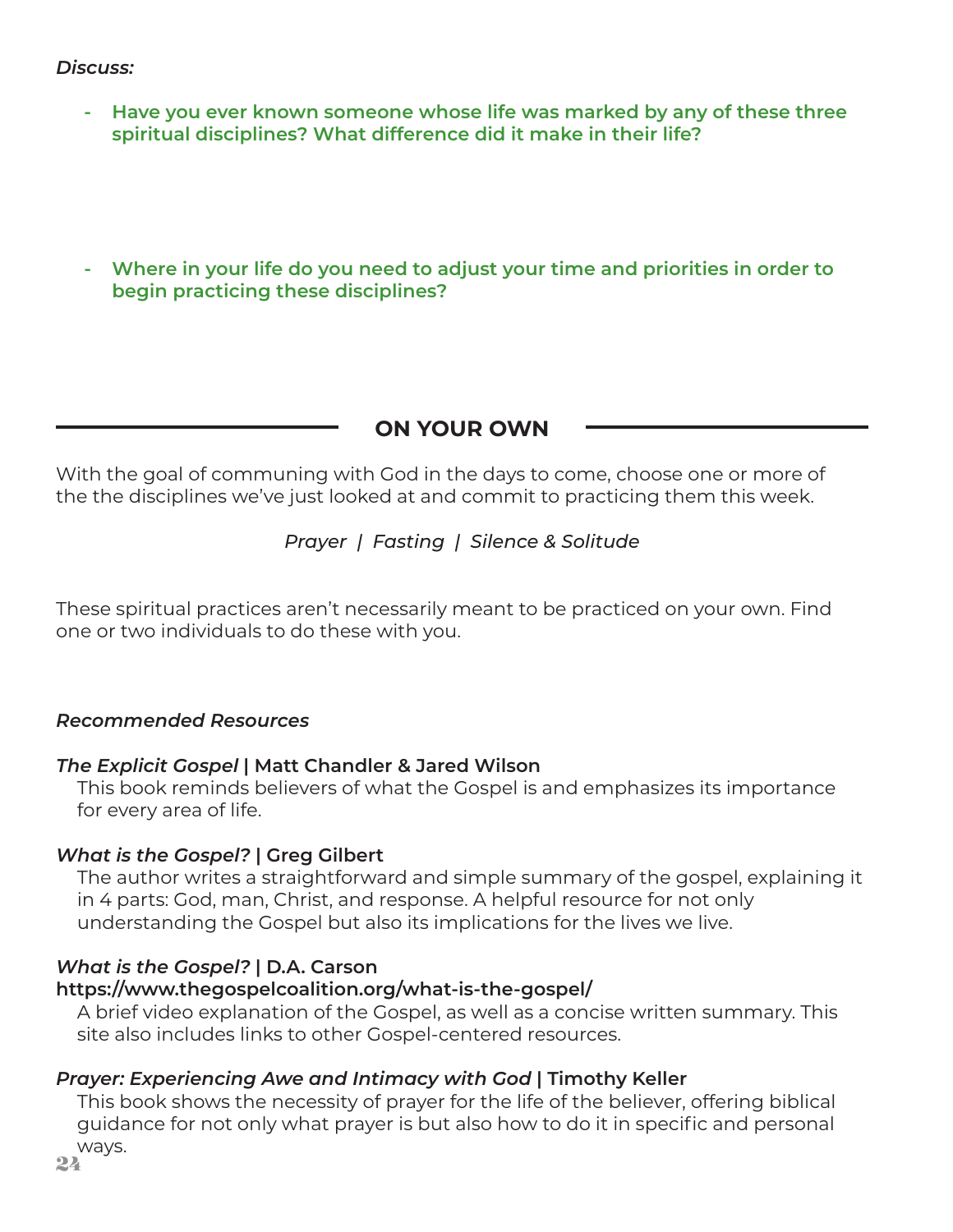# grow #4: *The Gospel-Good News for Saved People*

# - WHILE YOU WATCH **-**

"As a result of grace, we have been saved from sin's penalty. One day we will be saved from sin's presence. In the meantime we are being saved from sin's power."

#### – **Alistair Begg** –

Freedom from sin's \_\_\_\_\_\_\_\_\_\_\_\_\_\_\_\_\_

None is righteous, no, not one; no one understands; no one seeks for God.

**- Romans 3:11**

**Romans 3:24-25** says that we "are justified by his grace as a gift, through the redemption that is in Christ Jesus, whom God put forward as a propitiation by his blood, to be received by faith."

Justification—being declared \_\_\_\_\_\_\_\_\_\_\_\_\_

"Justification is not a synonym for amnesty, which strictly is pardon without principle, a forgiveness which overlooks—even forgets—wrongdoing and declines to bring it to justice. No, justification is an act of justice, of gracious justice… When God justifies sinners, he is not declaring bad people to be good, or saying that they are not sinners after all. He is pronouncing them legally righteous, free from any liability to the broken law, because he himself in his Son has borne the penalty of their law-breaking."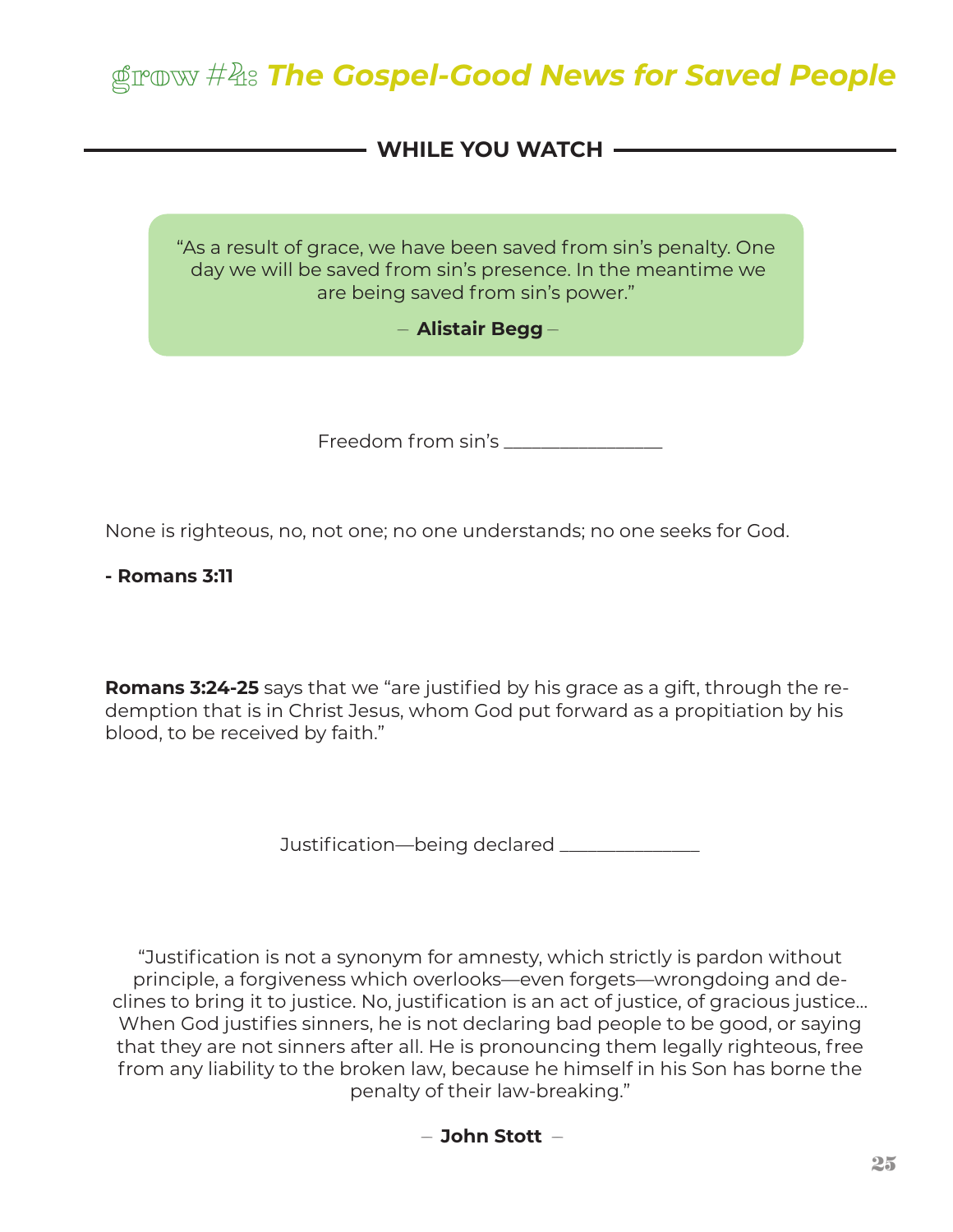Whoever believes in him is not condemned, but whoever does not believe is condemned already, because he has not believed in the name of the only Son of God.

## **- John 3:18**

There is therefore now no condemnation for those who are in Christ Jesus.

#### - **Romans 8:1**

For our sake he made him to be sin who knew no sin, so that in him we might become the righteousness of God.

#### **- 2 Corinthians 5:21**

Therefore, since we have been justified by faith, we have peace with God through our Lord Jesus Christ.

#### - **Romans 5:1**

Freedom from sin's

For the word of the cross is folly to those who are perishing, but to us *who are being saved* it is the power of God.

#### - **1 Corinthians 1:18**

Sanctification—made \_\_\_\_\_\_\_\_\_\_\_\_, set apart for a special purpose

*As Christians, we can walk one of two ways:*

According to the \_\_\_\_\_\_\_\_\_\_\_\_\_\_\_\_\_\_

OR

According to the \_\_\_\_\_\_\_\_\_\_\_\_\_\_\_\_\_\_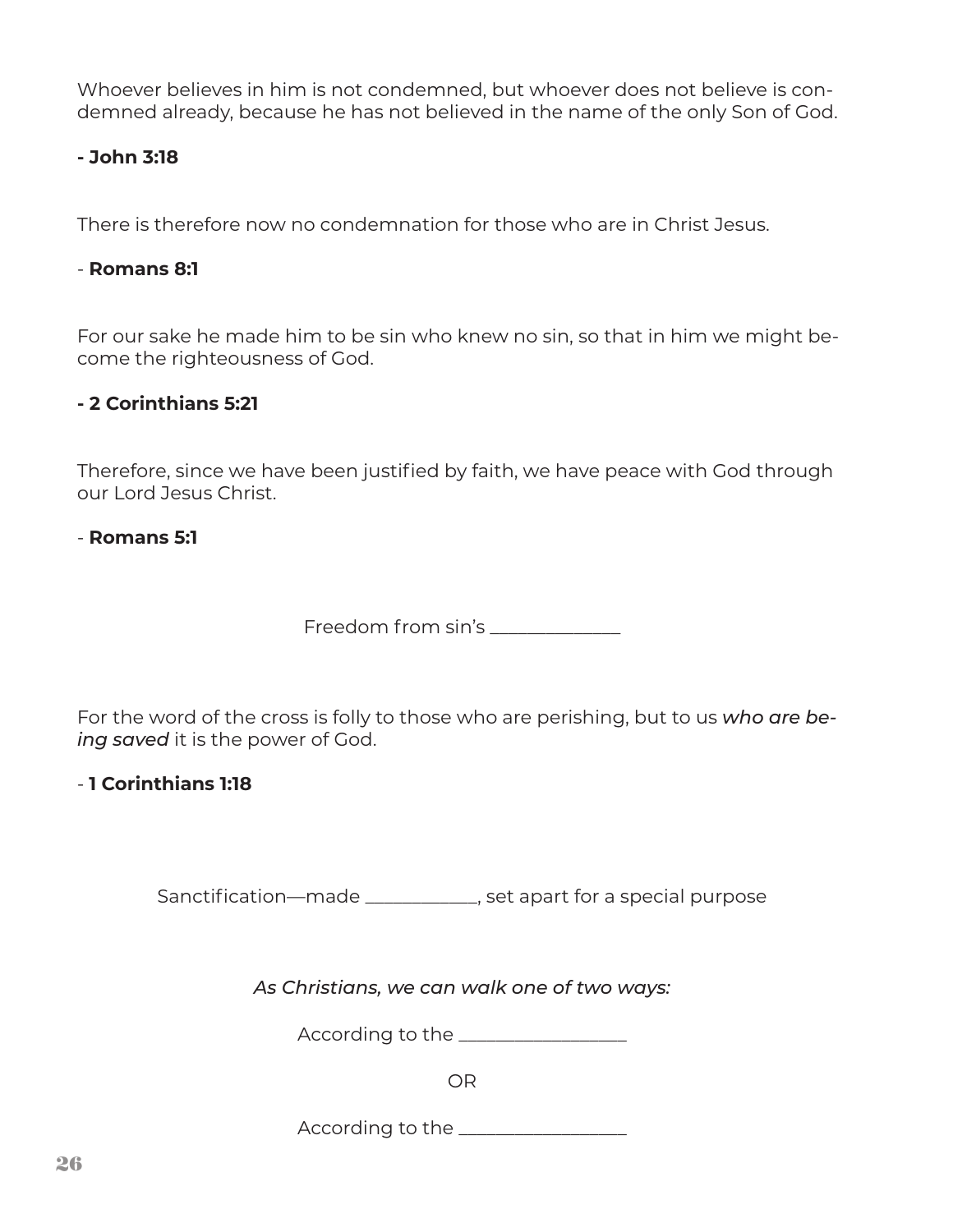For to set the mind on the flesh is death, but to set the mind on the Spirit is life and peace. For the mind that is set on the flesh is hostile to God, for it does not submit to God's law; indeed, it cannot. Those who are in the flesh cannot please God.

#### **- Romans 8:6-9**

Therefore, my beloved, as you have always obeyed, so now, not only as in my presence but much more in my absence, work out your own salvation with fear and trembling, for it is God who works in you, both to will and to work for his good pleasure.

#### **- Philippians 2:12-13**

For the grace of God has appeared, bringing salvation for all people, training us to renounce ungodliness and worldly passions, and to live self-controlled, upright, and godly lives in the present age, waiting for our blessed hope, the appearing of the glory of our great God and Savior Jesus Christ, who gave himself for us to redeem us from all lawlessness and to purify for himself a people for his own possession who are zealous for good works.

#### **- Titus 2:11-14**

Freedom from sin's

# *Already/not yet*

This is the idea that we have experienced forgiveness and enjoy the fellowship of knowing God and communing with him, and yet we still struggle with sin and still walk by faith and not by sight. This "already-not yet" tension will be with us as long as we are on earth, but we look forward to the day when our salvation will be fully realized.

Salvation is nearer to us now than when we first believed.

#### **- Romans 13:11**

(See also: 1 **Peter 1:3-9** and **1 Corinthians 15**.)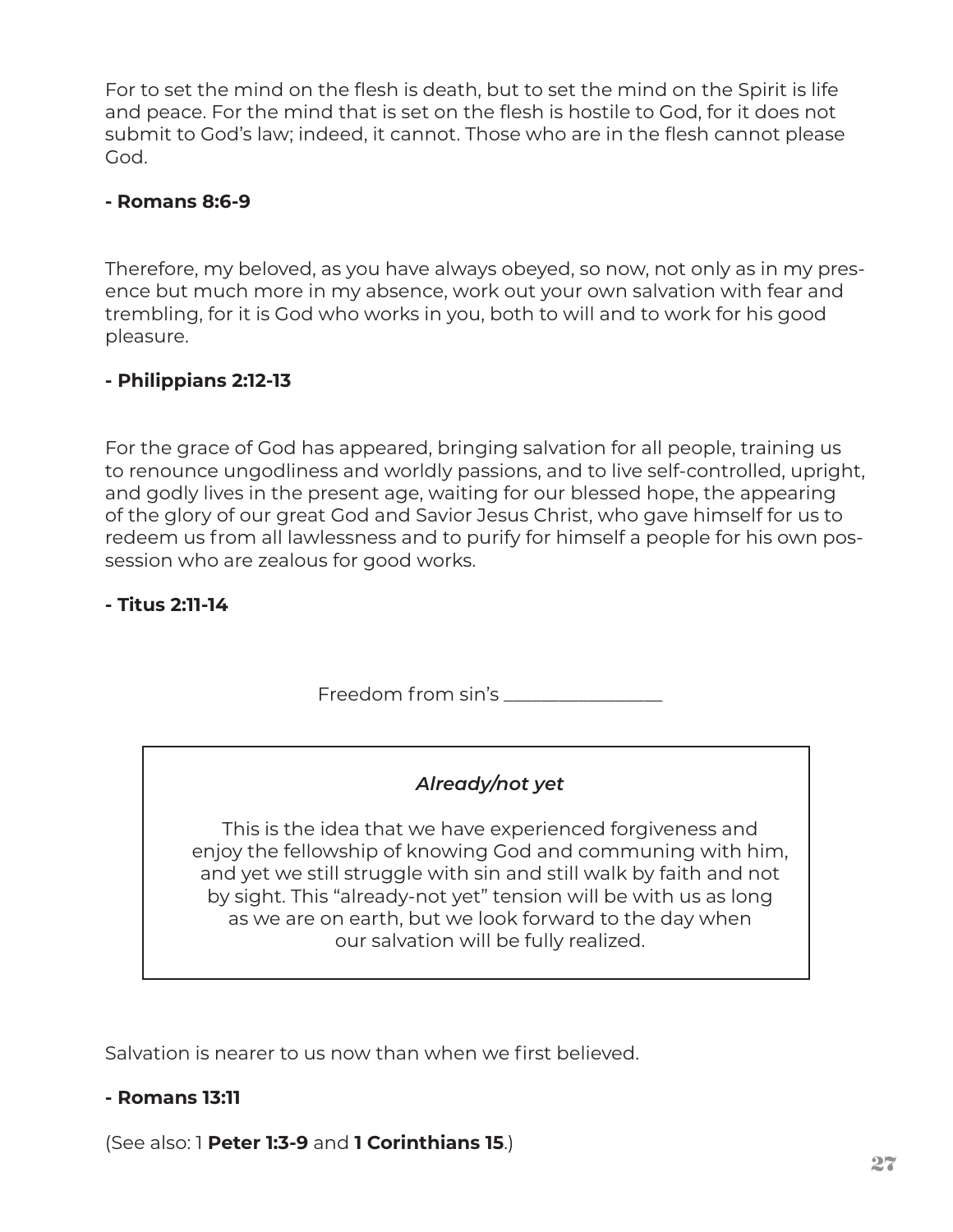"Our complete freedom from sin is certain, but it is not sudden. So we rest confidently in our justification, we labor diligently in our sanctification, and we hope expectantly in our glorification."

– **Jen Wilkin** –

# **WITH YOUR GROUP**

#### *Discuss:*

- **How would you explain what sanctification is to a child, or to someone new in their faith?**
- **- What are specific ways that you've grown to look more like Jesus?**

#### *So now what?*

If our salvation is indeed as great as we have seen here, then our ever-increasing knowledge of its power and promise should drive us to act in a certain way. We should want those who don't know about it to see and embrace it for the first time. We should desire that those who have been saved may continue to grow in their walk with the Lord, in sanctification and in relationship with Him. Our perspective should result in action.

#### *Discipline: Sharing the Gospel*

Evangelism and discipleship cover two different aspects of what it means for someone to hear the gospel and respond to it. The first (evangelism) is sharing the Gospel so that others can believe in Jesus for salvation. The second (discipleship) is essentially sharing implications of the Gospel so that others can grow in that relationship with God that they've been given through faith in Jesus.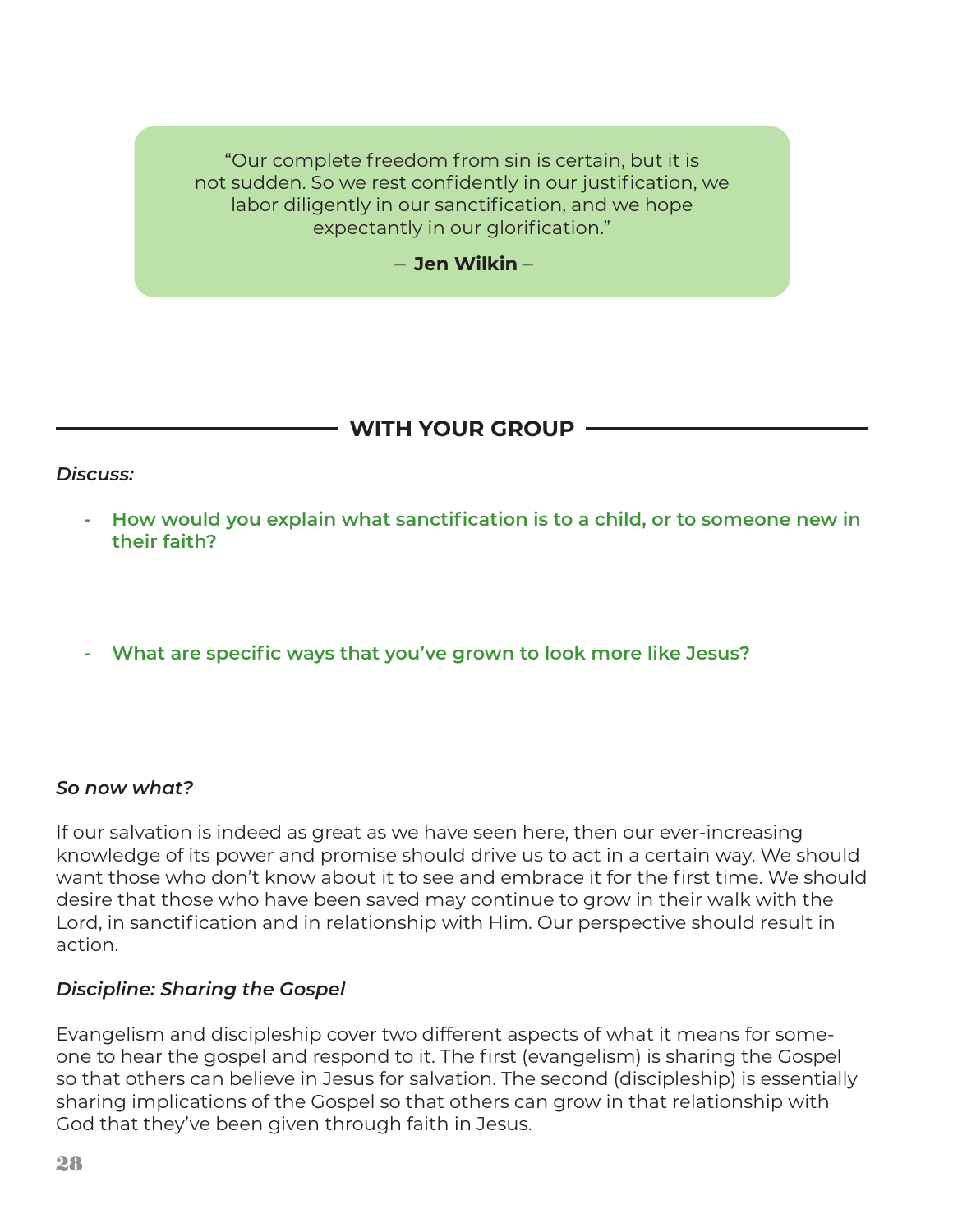These two disciplines often get classified separately but in reality they both are commanded in Jesus' final words to his disciples in **Matthew 28:19-20**, also known as the Great Commission: "Go therefore and make disciples of all nations, baptizing them in the name of the Father and of the Son and of the Holy Spirit, teaching them to observe all that I have commanded you. And behold, I am with you always, to the end of the age."

# *Evangelism*

Scripture speaks of those who have the gift of evangelism, but it never assumes that only those few who have the gift will share their faith. The model given in Scripture for sharing the good news with others is that anyone who has repented and believed in Jesus for salvation will then in turn be someone who shares the Good News with others. The woman at the well, who encountered Jesus face to face, reacted by going and telling about him to everyone she knew. When the church experienced great persecution and Christians were driven from Jerusalem, "those who were scattered went about preaching the word" (**Acts 8:4**).

The New Testament also teaches that we should be people who are ready to share about our faith. **1 Peter 3:15** tells says to "always be prepared to give an answer to everyone who asks you to give the reason for the hope that you have." Clearly the Gospel and God's work through it in our lives is something we should not keep to ourselves. It is something to be shared. Do you know the Good News well enough to tell it to someone else? If you had a minute, could you share the Gospel clearly?

Mark Dever, in his book on evangelism, challenges believers to share their faith with these three things in mind—honesty, urgency, and joy. We are to be honest with people about what God says in the Bible regarding sin, the condition of the human heart, salvation in Christ, and the realities of living out one's faith as a believer. Recognizing the urgent need of people to hear the good news should also motivate us to share our faith, not to put off telling them about Jesus. And since it is indeed good news, the joy it brings as we now have relationship with God should be the motivator for us to share this with others. We have something that others need, and it should bring us great delight to share it with them.

# *Discipleship*

In the same vein, the joy of seeing others grow in their faith and in the knowledge of the Gospel is something that drives our discipling of them as well. Until we are in glory, our sanctification process is ongoing. The need for us to grow in our love for God and others will always be there for us while we are on this earth, and that process of disciple making also includes this aspect.

Discipleship (or discipling) is in its essence similar to evangelism, in that it is bringing others closer to Jesus. Most Christians use this term to refer to people growing in their faith after they've believed in Jesus for salvation, but actually, discipleship occurs at every point in the life of a believer. As believers we should be both discipling and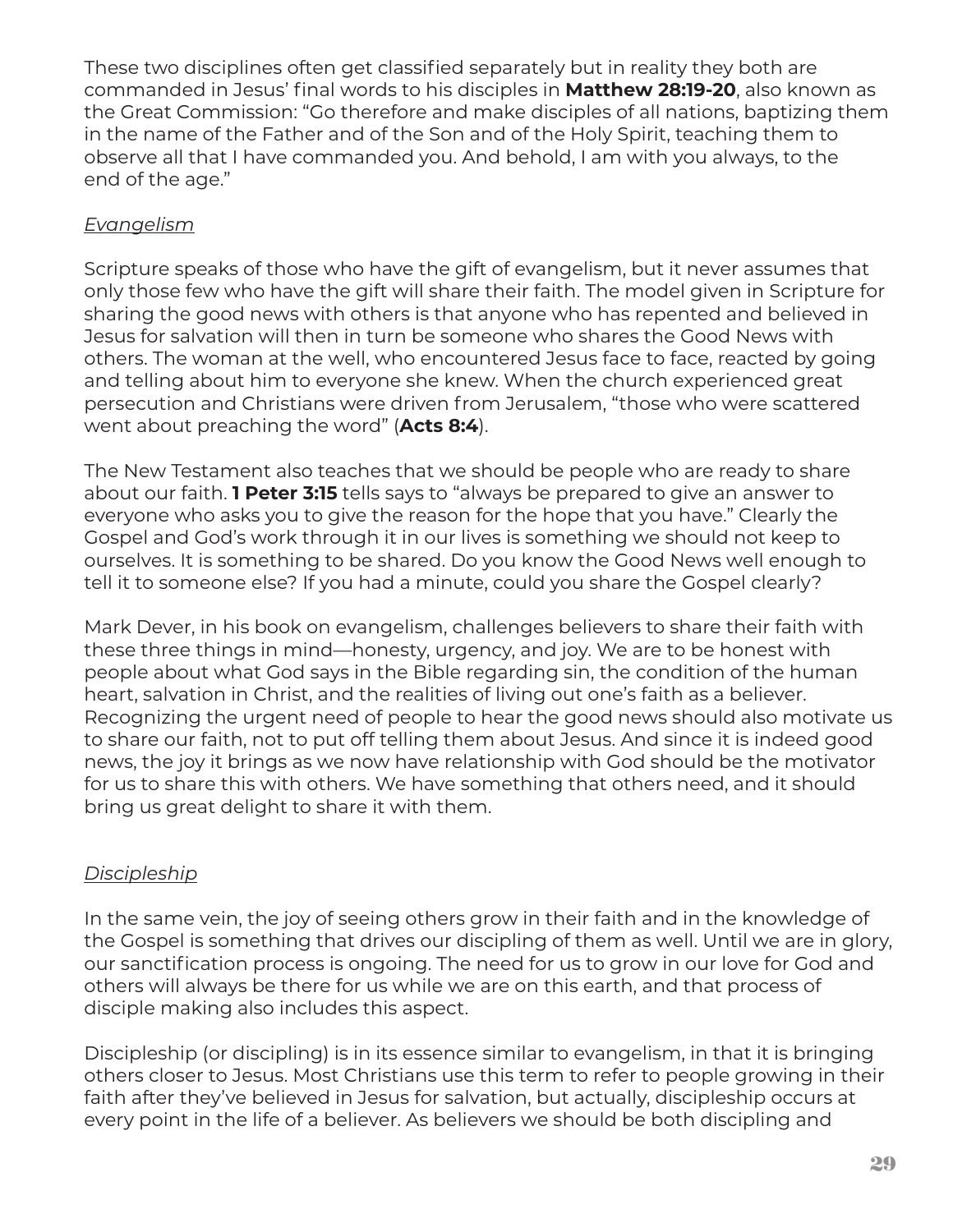being discipled. There is always someone who has been a Christian longer than you, and there will always be someone newer in their faith that you can be discipling as well.

Many times the question is how exactly discipleship should be done. Of course there are a variety of methods through which a person grows in his or her faith, but the at the core of a person growing in faith is the same gospel that saves a person. As Jonathan Dodson says in his book on discipleship, "the gospel is for not-yet disciples and already disciples. The gospel people believe to be baptized is the same gospel people believe to be sanctified (through the work of the Spirit)." To be discipled at any stage of the Christian life is to "grow in the grace and knowledge of our Lord and Savior Jesus Christ" (**2 Peter 3:18**).

"The Gospel makes and matures disciples."

– **Jonathan Dodson** –

#### *Discuss:*

- **Have you ever been tempted to think that "sharing the gospel" is just for pastors or missionaries, or maybe those who are good at it?**
- **- How should knowing the Gospel more make us want to share it more?**

**ON YOUR OWN**

Sharing the Gospel, whether with unbelievers or with believers, is something modeled in Scripture and not reserved for those who are good at it or more passionate about it.

On your own, read these questions and look up the verses which correspond to them.

Who in your life is not a believer? What steps can you take to live out and speak the Gospel to them? (**1 Corinthians 9:22-23**).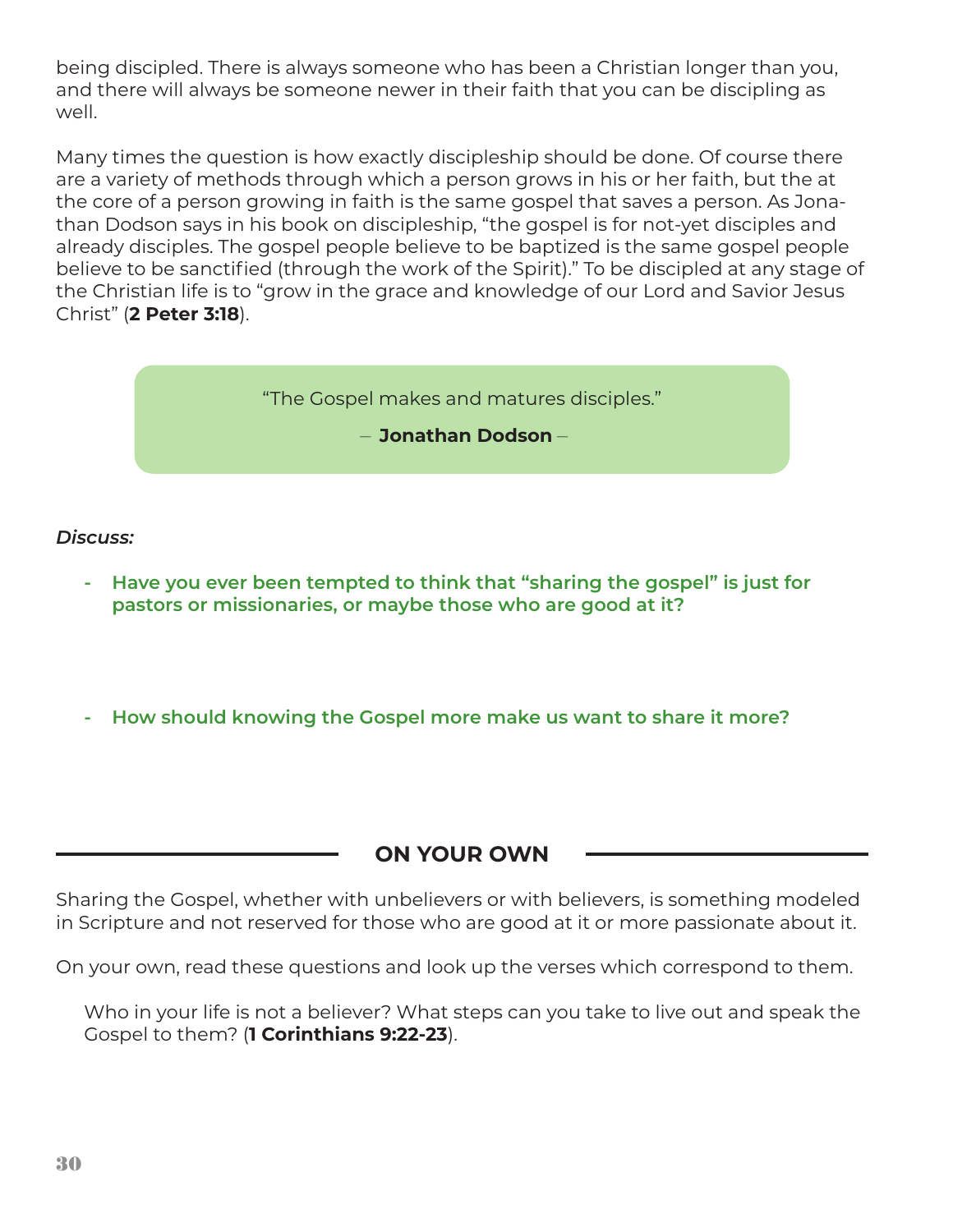Who in your life can you grow with? Are you surrounding yourself with people who love Jesus and will help you follow him? At church? At LifeGroup? (**Hebrews 10:24-25**)

# *Our Efforts, God's Ability*

As with any spiritual discipline, the fruit of our effort is not guaranteed by our determination or will to succeed. As we've seen through this lesson, God's work in us both before and after we are saved is undeniable. The same goes for His work in the lives of others. 1 Corinthians speaks about this, where one plants, another waters, but ultimately it is God who gives the increase. He is what caused the seed of the Gospel to grow in your heart and it will only be he who can do it in the heart of another who has yet to receive the good news or to let it bear fruit in their life. This shouldn't keep us from seeking to evangelize or disciple others; rather, we should be motivated by the fact that we are serving and testifying about a powerful God who gave his own Son to save sinners. It's our job to tell the good news; it is God who will take that and do with it what he wills.

# **Recommended Resources**

#### *How Salvation Brings Freedom* **| Jen Wilkin https://www.thegospelcoalition.org/article/how-salvation-brings-freedom/**

Many believers struggle to understand the relationship between our salvation and how that relates to our current life. This article provides a concise summary of the way the gospel affects our past, present, and future.

# *The Gospel and Personal Evangelism* **| Mark Dever**

This book explores what evangelism is, why we fail to practice it, and how and why it should be done. It couples practical advice with a clear explanation of the good news that God has commanded us to share.

# *Gospel-Centered Discipleship* **| Jonathan K. Dodson**

A book that provides a balanced and practical approach to discipleship. The author helps the reader understand that discipleship is more than just evangelism, more than just spiritual growth, but is indeed both driven by and centered on the gospel.

# *God Tools* **| an App from Cru | https://godtoolsapp.com/en/**

This app walks through a number of approaches to sharing your faith. It gives multiple step-by-step plans for evangelism and is a helpful resource for those of us who struggle to know where to start when it comes to evangelism. Download the app at the link above.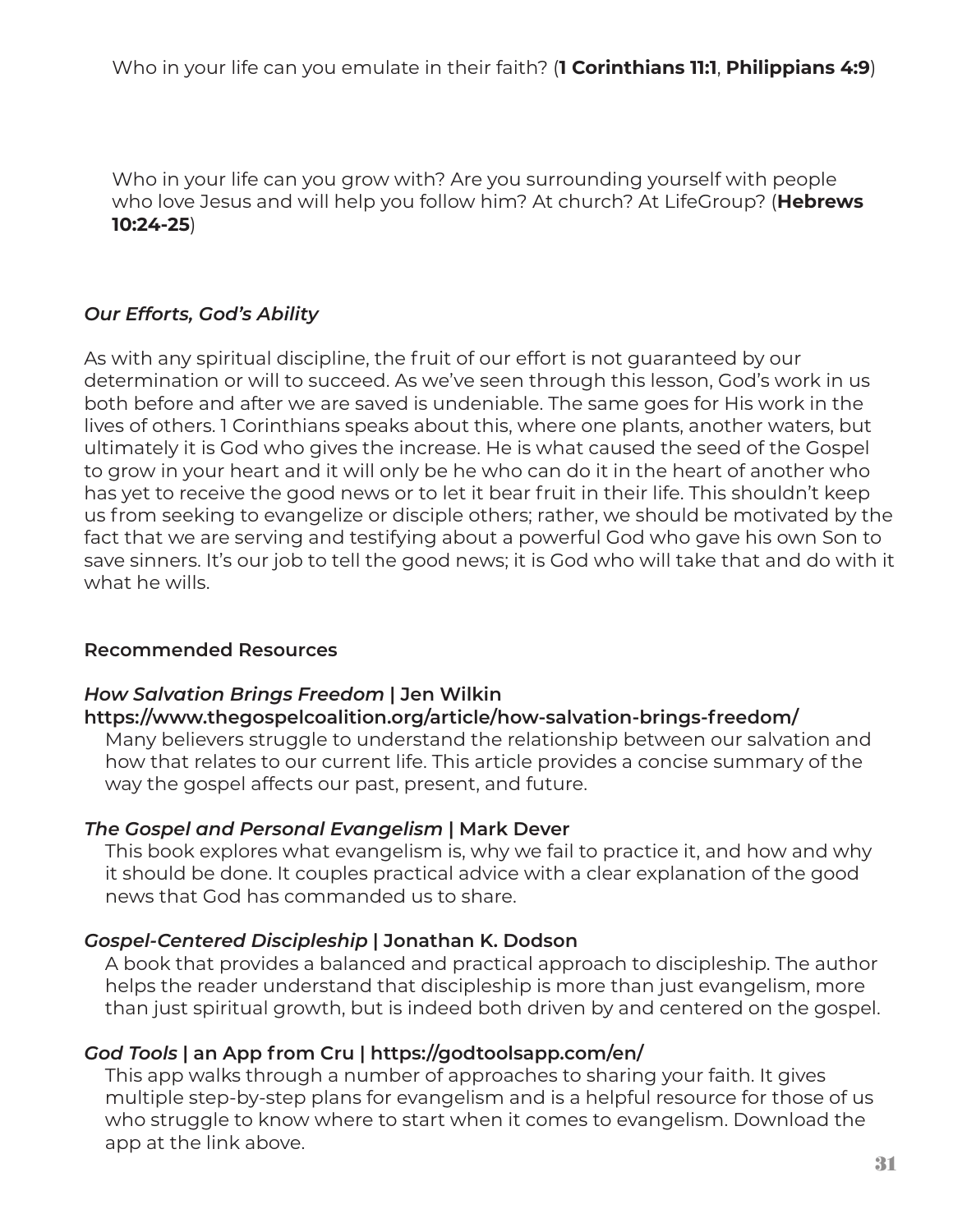# grow #5: *The Trinity*

# **WHILE YOU WATCH**

The Trinity—One God in Three Persons

- God is one. There's only one God.
- The Father is God.
- The Son is God.
- The Holy Spirit is God.
- The Father is not the Son.
- The Son is not the Spirit.
- The Spirit is not the Father.



*The Trinity in Scripture*

Monotheism: the belief that there is only one God.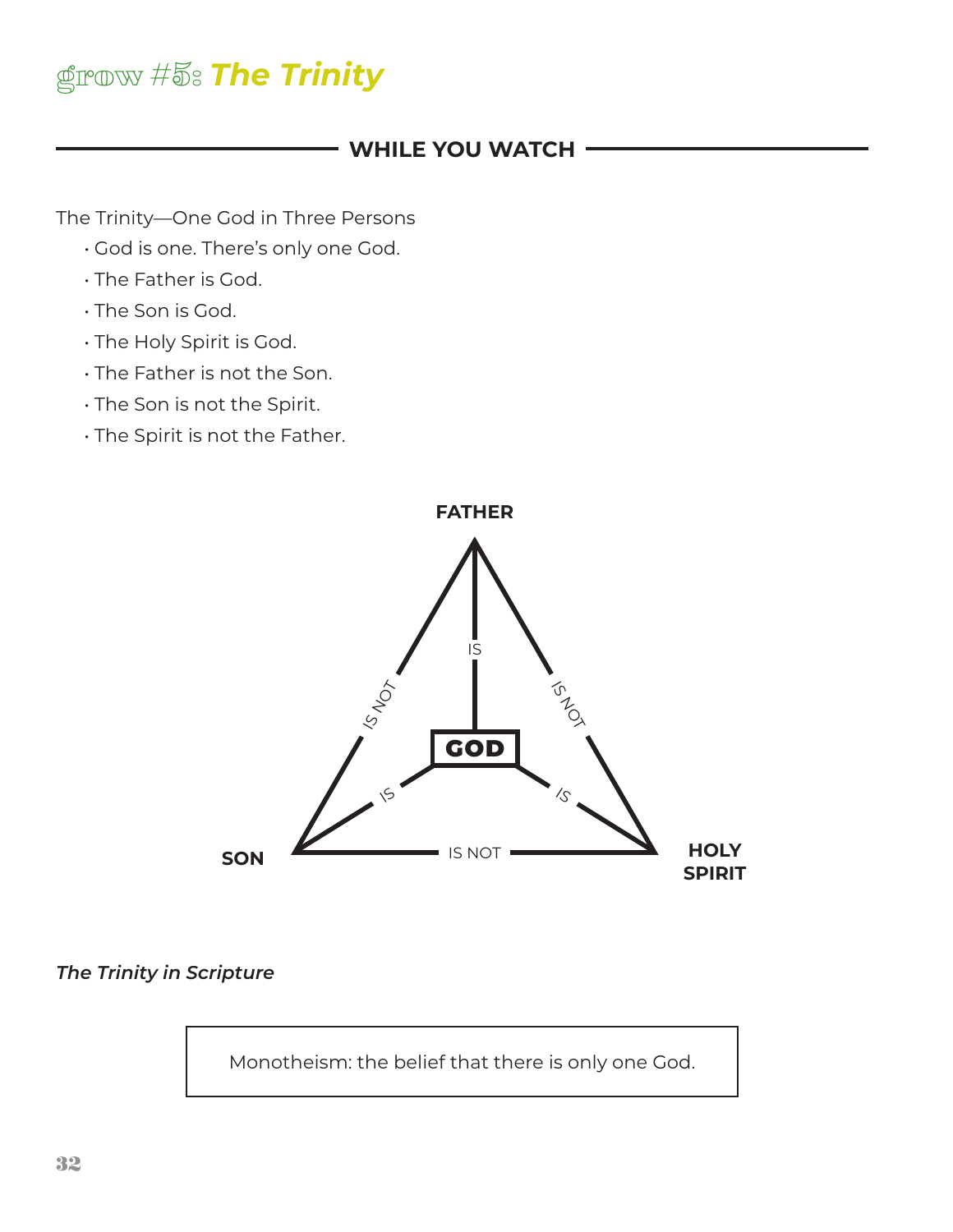Hear, O Israel: The Lord our God, the Lord is one.

#### **- Deuteronomy 6:4**

Thus says the Lord, the King of Israel and his Redeemer, the Lord of hosts: "I am the first and I am the last; besides me there is no god."

## **- Isaiah 44:6**

Yet for us there is one God, the Father, from whom are all things and for whom we exist, and one Lord, Jesus Christ, through whom are all things and through whom we exist.

## **- 1 Corinthians 8:6**

"You are my beloved Son; with you I am well pleased"

#### **- Luke 3:22**

Common Heresies regarding the Trinity

- Arianism:
- Modalism:

# *The Trinity in Creation*

"You loved me before the foundation of the world."

#### **- John 17:24**

(See also: **Genesis 1**, **John 1**, **Revelation 4:11**, **Hebrews 1:2**, **John 1:3**)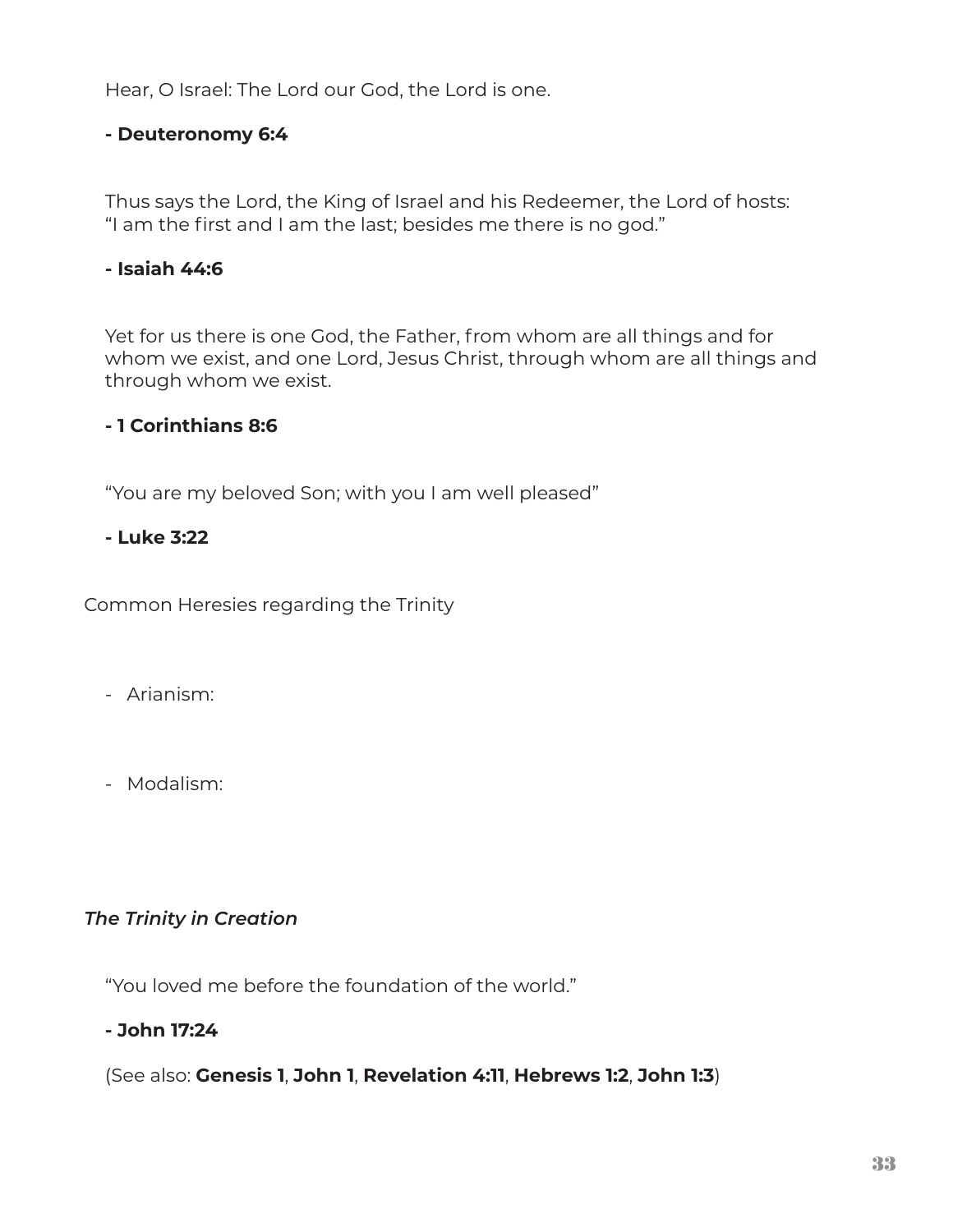He is the image of the invisible God, the firstborn of all creation. For by him all things were created, in heaven and on earth, visible and invisible, whether thrones or dominions or rulers or authorities—all things were created through him and for him. And he is before all things, and in him all things hold together.

## **- Colossians 1:15-17**

"It was his overflowing love for the Son that motivated the Father to create, and creation is his gift to his Son….the Son is not only the motivating origin of creation: he is its goal."

– **Michael Reeves** –

# *The Trinity in Salvation*

The Father initiated and planned our salvation, the Son accomplished it, and the Spirit applies it.

**Hebrews 1:3** tells us that in relationship to the Father, Jesus "is the radiance of His glory and the exact representation of His nature, and upholds all things by the word of His power."

"Whoever has seen me has seen the Father."

#### **- John 14:9**

"All that the Father has is mine; therefore I said that he [the Holy Spirit] will take what is mine and declare it to you."

#### **- John 16:13**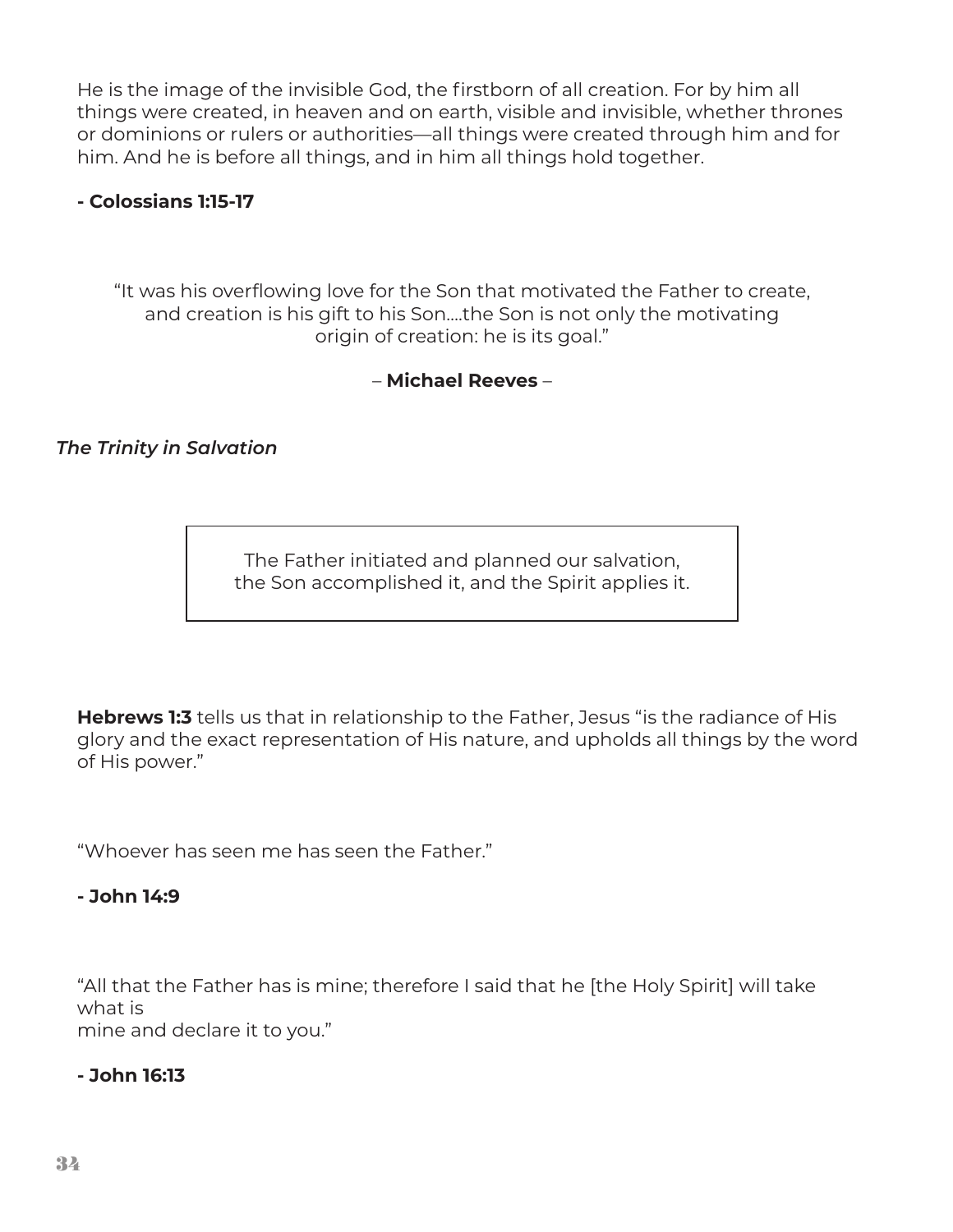"I in them and you in me…that the world may know that you sent me and loved them even as you loved me"

# **- John 17:23**

(See also: **John 14:9**, **Colossians 1:3**, **Romans 8:11**, **Ephesians 1:10**, **John 17**)

# **WITH YOUR GROUP**

# *Discuss:*

- **How does the doctrine of the Trinity help to explain that God is a loving God?**
- **- Knowing God more fully will help us to worship him more completely. Can you give an example of how that might look in your life?**

# *So now what?*

The often-forgotten reality of the believer is the joy of access to God that we have. It's easy to take for granted the fact that as Christians we can go to God boldly before the throne of grace. Another thing we often miss is that this access that we have is another reminder of God as a triune being. **Ephesians 2:18** demonstrates this when it says "For through him (Jesus) we both have access in one Spirit to the Father."

# *Discipline: Worship*

The discipline of worship is an appropriate response to an increased understanding of the Trinity.

Worship, while perhaps by many only thought of as "singing in church," is definitely that but so much more. Worship flows from a right understanding of the worth of who God is. It is a heart response to and understanding of that worth. We then display that worth of God to him and to those around us when we worship Him.

**Hebrews 13:15-16** tells us: "Through him then let us continually offer up a sacrifice of praise to God, that is, the fruit of lips that acknowledge his name. Do not neglect to do good and to share what you have, for such sacrifices are pleasing to God." These verses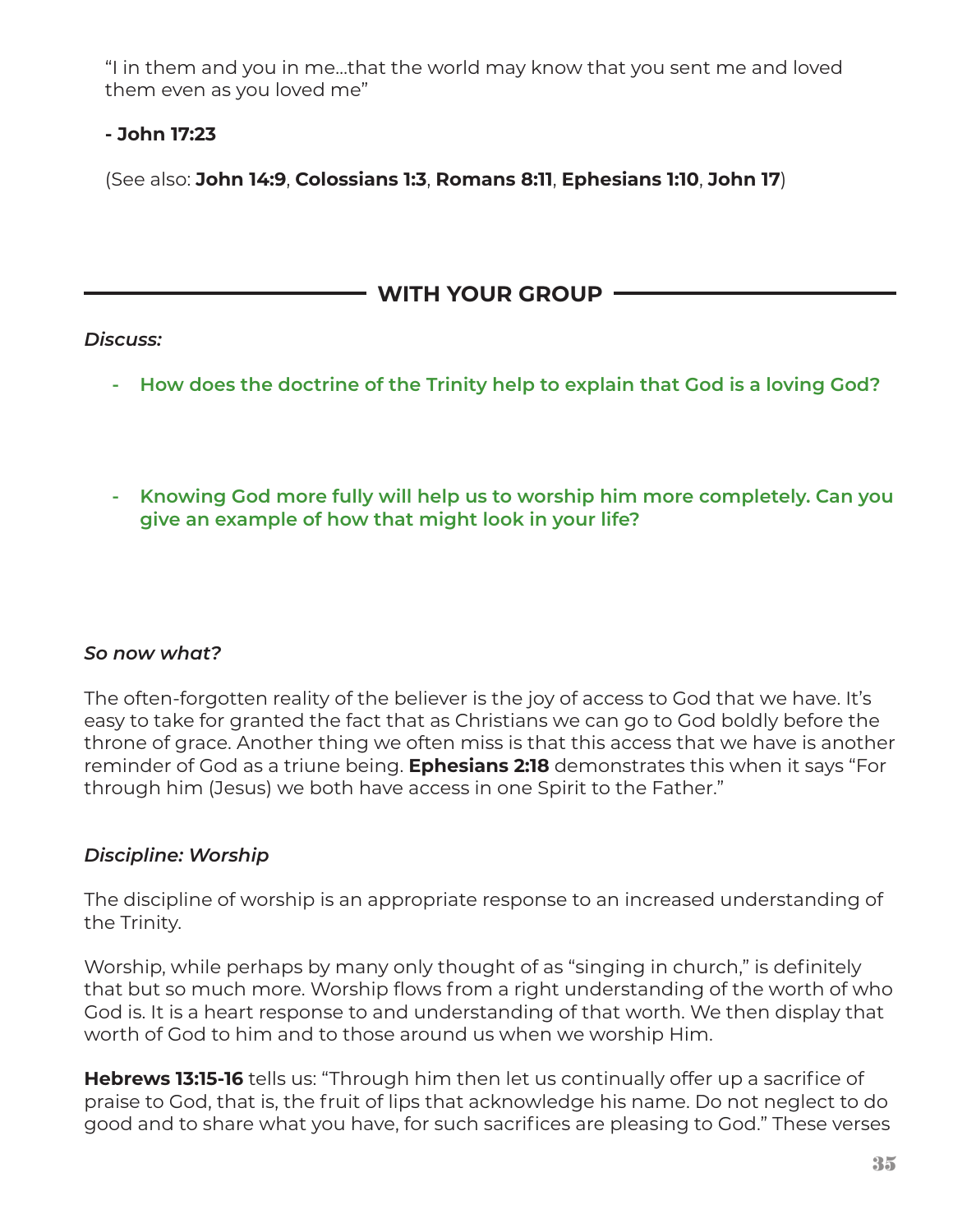show worship to be something that is done both with our mouths (a sacrifice of praise, fruit of lips), but also with our bodies (do good, share what you have). All are sacrifices to a God who is worthy of this worship.

Furthermore, our worship of God should show a recognition of God's triunity, because it's made possible by a triune God. We go to God the Father through Jesus Christ the Son, and the very act of worship is enabled by the presence of the Spirit in our lives. The way that God reveals himself is trinitarian, and so the way we respond is as well. Consider this quotation:

*"The reason true worship is Trinitarian is that God's revelation of Himself to us, especially His saving revelation, is Trinitarian. When the Father sent the Son, the Son came in the power of the Spirit. Since the Father saved us through the Son by the power of the Spirit, we approach Him using the same pathway: through Christ we all have access in one Spirit to the Father. It becomes clear that our worship is our response to the Gospel of Christ. Our way of approaching God reflects the way He has approached us."*

# — **Allen Vander Pol** —

As a guide for our worship then, we respond to God in the way that he has reached out to us, and in doing so we demonstrate an understanding of the trinity. This doesn't just mean our worship will talk about the Father, Son, and Holy Spirit; it also means that our worship will be formed by an understanding of how the Father, Son, and Holy Spirit relate to one another and to us.

Any grace we receive in worship is appointed by God the Father, brought to us in the Son, and made applicable to our lives in the Holy Spirit. When we pray, we pray to God the Father in the name of Jesus by the Holy Spirit. When we serve God, we serve with the strength he supplies, in the name of Jesus, enabled by the Spirit to do so.

The more that we worship the triune God, the more that we will know him and be transformed into his image. **2 Corinthians 3:18** reminds us of this truth, saying "And we all, with unveiled face, beholding the glory of the Lord, are being transformed into the same image from one degree of glory to another. For this comes from the Lord who is the Spirit."

#### *Discuss:*

**- How would you define worship in your own words?**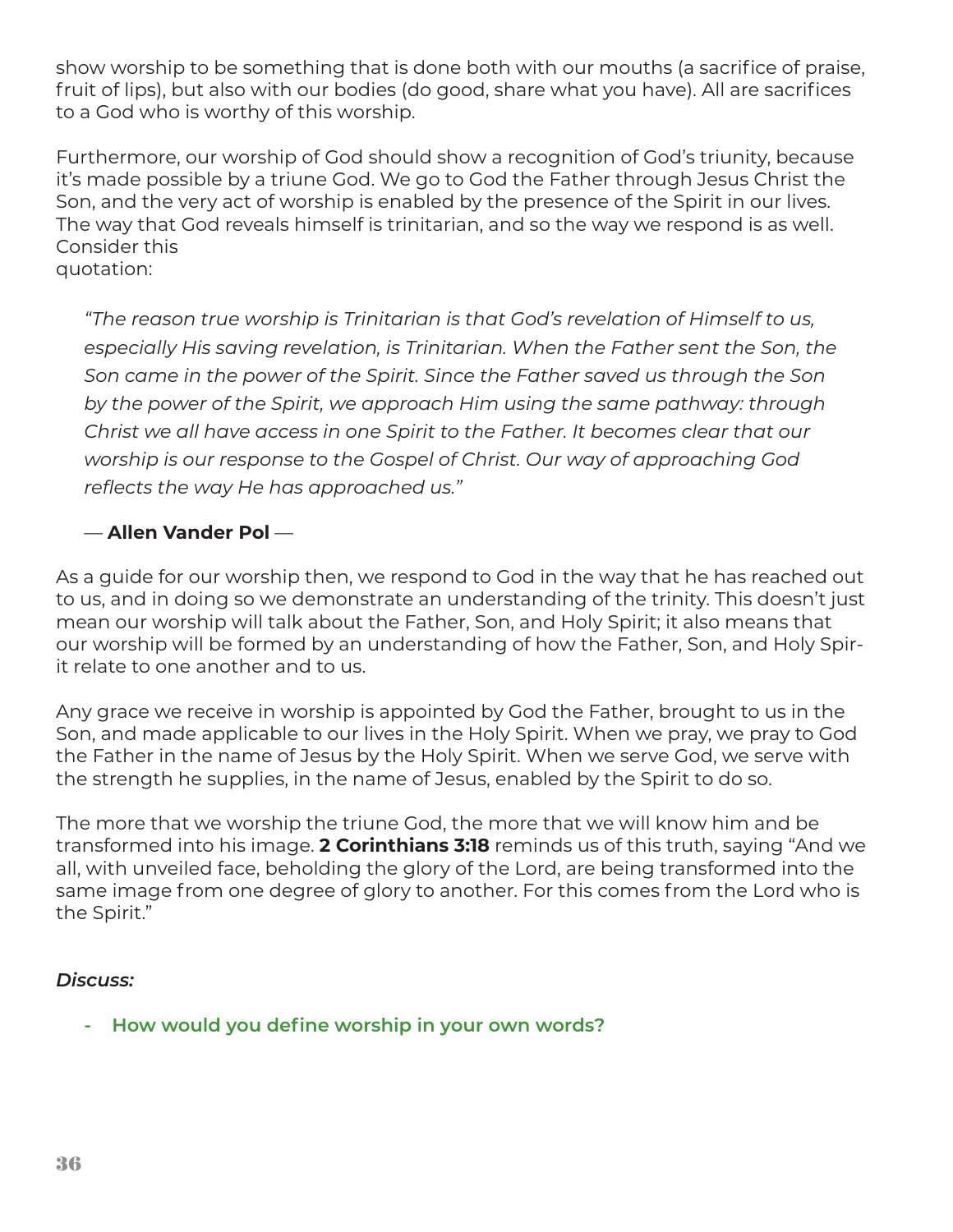**- What are some practical ways to help ourselves see worship as Trinitarian?**

# **ON YOUR OWN**

Take time this week to read through **John 15-17**. Make note of where the Father, Son, and Holy Spirit are mentioned in these chapters.

## *Recommended Resources*

#### *Delighting in the Trinity* **| Michael Reeves**

This book demonstrates the foundational truth that our God is Triune and explores the implications of that in a variety of theological topics. The author explains how God's love, creation, salvation, sanctification, etc., are all possible because God is a Trinity. This book will be very helpful for anyone looking not to just increase their knowledge but also grow in their worship and love of God.

#### *The Holy Trinity — Explainer* **| The Village Church Resources https://www.youtube.com/watch?v=G5-rwRLHK6Y**

This brief video is a concise explanation of the Trinity and provides answers to some of the most common questions about this doctrine.

#### *The Doctrine of the Trinity* **| The Gospel Coalition**

#### **https://www.thegospelcoalition.org/course/the-doctrine-of-the-trinity**

If you want to dig deep into the doctrine of the trinity, this free course lets you walk yourself through a variety of videos, articles, and documents which will help you grow in the knowledge of our Triune God.

#### *Thirty-Three on the Three-in-One* **| Tim Challies https://challies.typeform.com/to/I1ntTT**

In quiz form, you can test your knowledge of the Trinity. Each answer includes an explanation, making this a fun educational tool for learning this doctrine.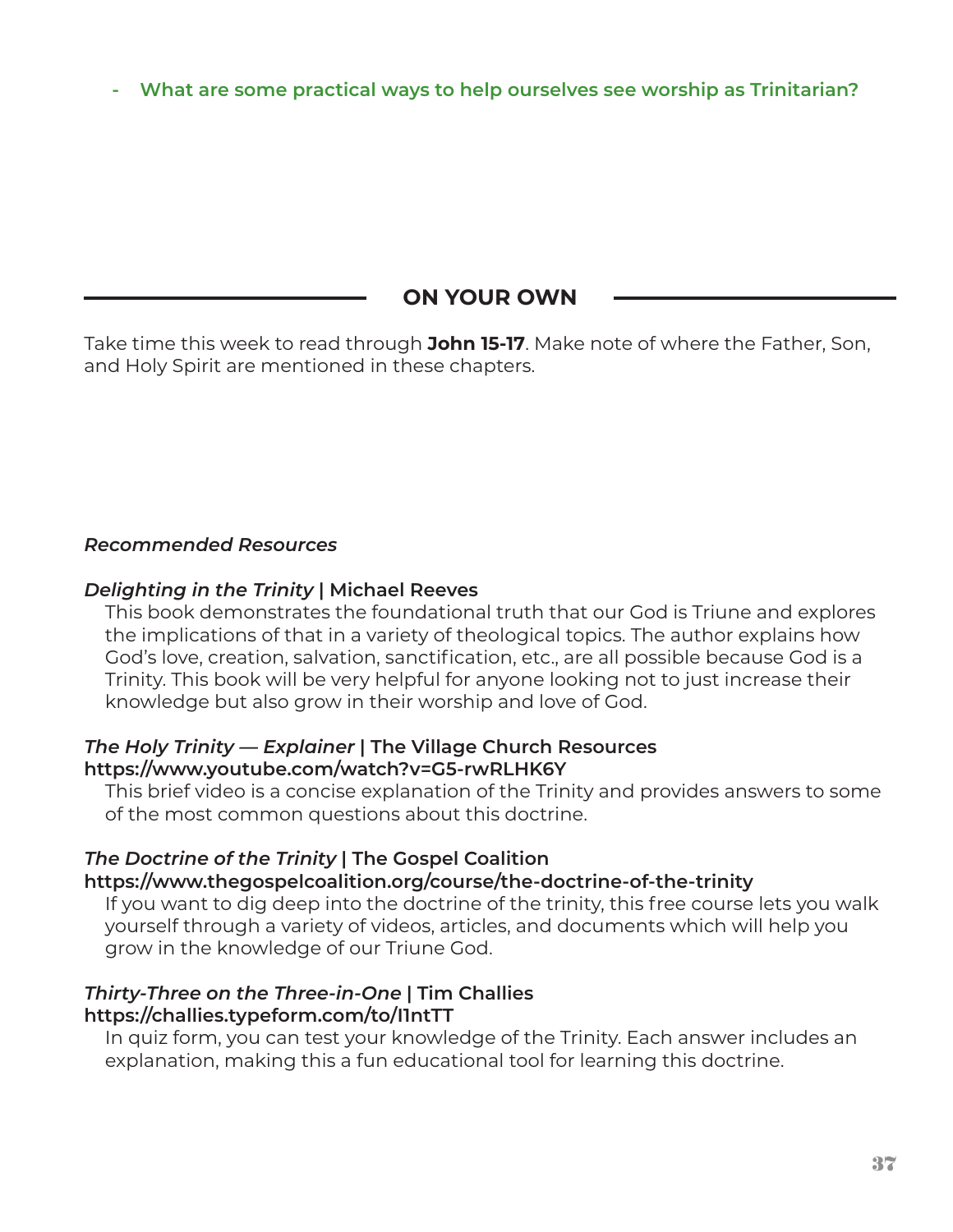# grow #6: *The Whole Story*

# **WHILE YOU WATCH**

In the Bible, we find God's story for helping us understand where we've been, where we are, and where we're going.

The Bible is first and foremost a book about God.

Moses said: Who am I, that I should go to Pharaoh? (**Exodus 3:11**) God said: I will be with you. (**Exodus 3:12**)

*When we know who God is, then we will know what he wants us to do.*

Every page, every story in the Bible, shows us something about God. For example:

Genesis—He's the creator

Exodus—He's the Redeemer who delivers His people

Psalms—His power, majesty, strength, other attributes

Prophets—His wrath over sin, His promise of salvation

Gospels—the character of God as expressed through the person and work of Jesus

The Epistles—how we should live in light of who God is

Revelation—His redemptive plan throughout history and in the future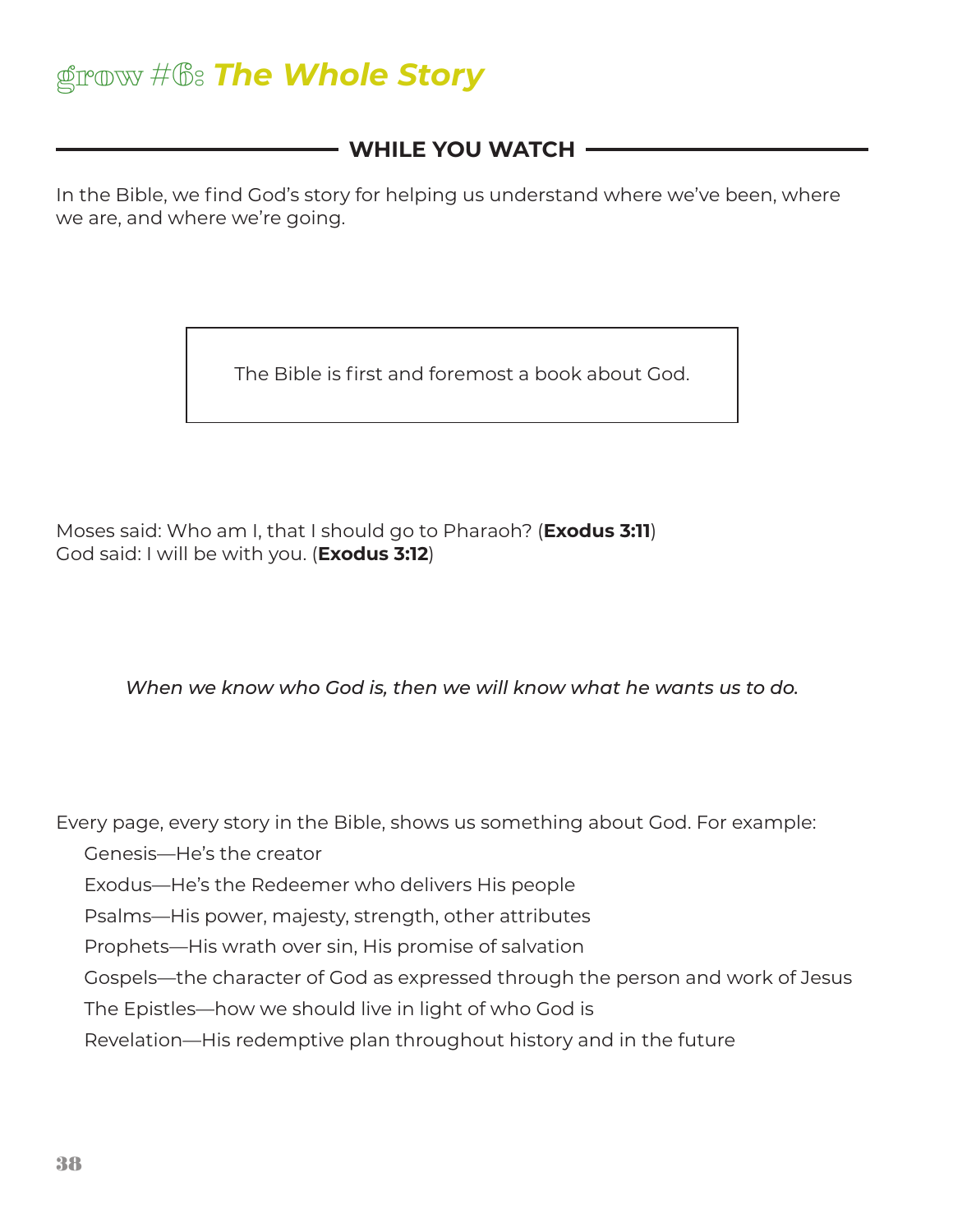# *The Big Story*

*Creation—How did it all begin?*

In the beginning God created—

God gives us revelation, so we don't have to rely upon speculation.

Shalom—just as it should be.

## *Fall—What went wrong?*

## **Genesis 3**

Sin—doing anything that would go against or challenge God's rule.

Results of sin—brokenness, death, tragedy, dysfunction, separation from God

The wages of sin is death (**Romans 6:23a**).

I will put enmity between you and the woman, and between your offspring and her offspring; he will crush your head, and you shall strike his heel."

**- Genesis 3:15**

*protoeuangelion* – the first promise of the gospel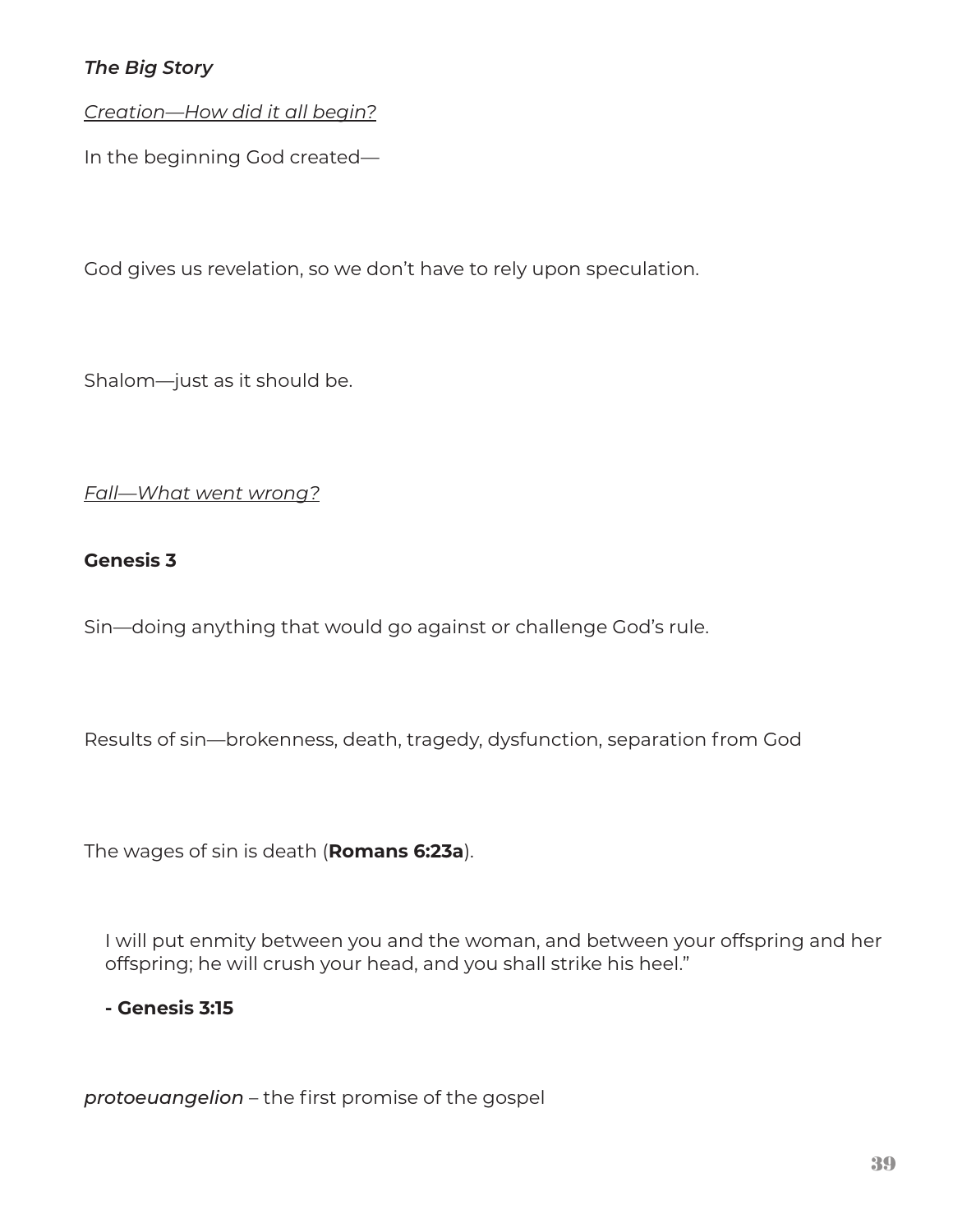#### *Redemption—Is there any hope?*

For generations, God promises that He will send a Redeemer.

Examples of prophecies made about the Messiah's arrival:

**Micah 5:2** prophesies that the Messiah would be born in Bethlehem.

**Isaiah 7:14** says He would be born of a virgin.

**Isaiah 53:4-6** - Surely he has borne our griefs and carried our sorrows; yet we esteemed him stricken, smitten by God, and afflicted. But he was pierced for our transgressions; he was crushed for our iniquities; upon him was the chastisement that brought us peace, and with his wounds we are healed. All we like sheep have gone astray; we have turned—every one—to his own way; and the LORD has laid on him the iniquity of us all. (*This was written 700 years before Christ.*)

That's just a sampling. Scholars suggest that there are *322 direct prophecies in the Old Testament of what the coming Savior* would be like. *Jesus fulfills every one of those prophecies.*

Examples of *types*—small pictures of what the Savior would be like:

\_\_\_\_\_\_\_\_\_\_\_\_\_\_\_\_\_\_\_\_\_, who stood by himself against the enemy on behalf of the people.

\_\_\_\_\_\_\_\_\_\_\_\_\_\_\_\_\_\_\_\_\_, who was innocent, thrown in a pit with a stone rolled over the entrance, only to come walk out alive.

\_\_\_\_\_\_\_\_\_\_\_\_\_\_\_\_\_\_\_\_\_, who mediated between God and His people. Just as Moses led Israel out of Egypt, into the wilderness, up on the mountain to give the people the Law, Jesus went up from Egypt (as a child), through the water (baptism), into the wilderness (where He was tempted) and up on the mountain where He gave God's people the Law.

The point is that when Jesus showed up, people should have thought, "This seems familiar." Ultimately, the grand narrative of Scripture climaxes in the death and resurrection of Jesus.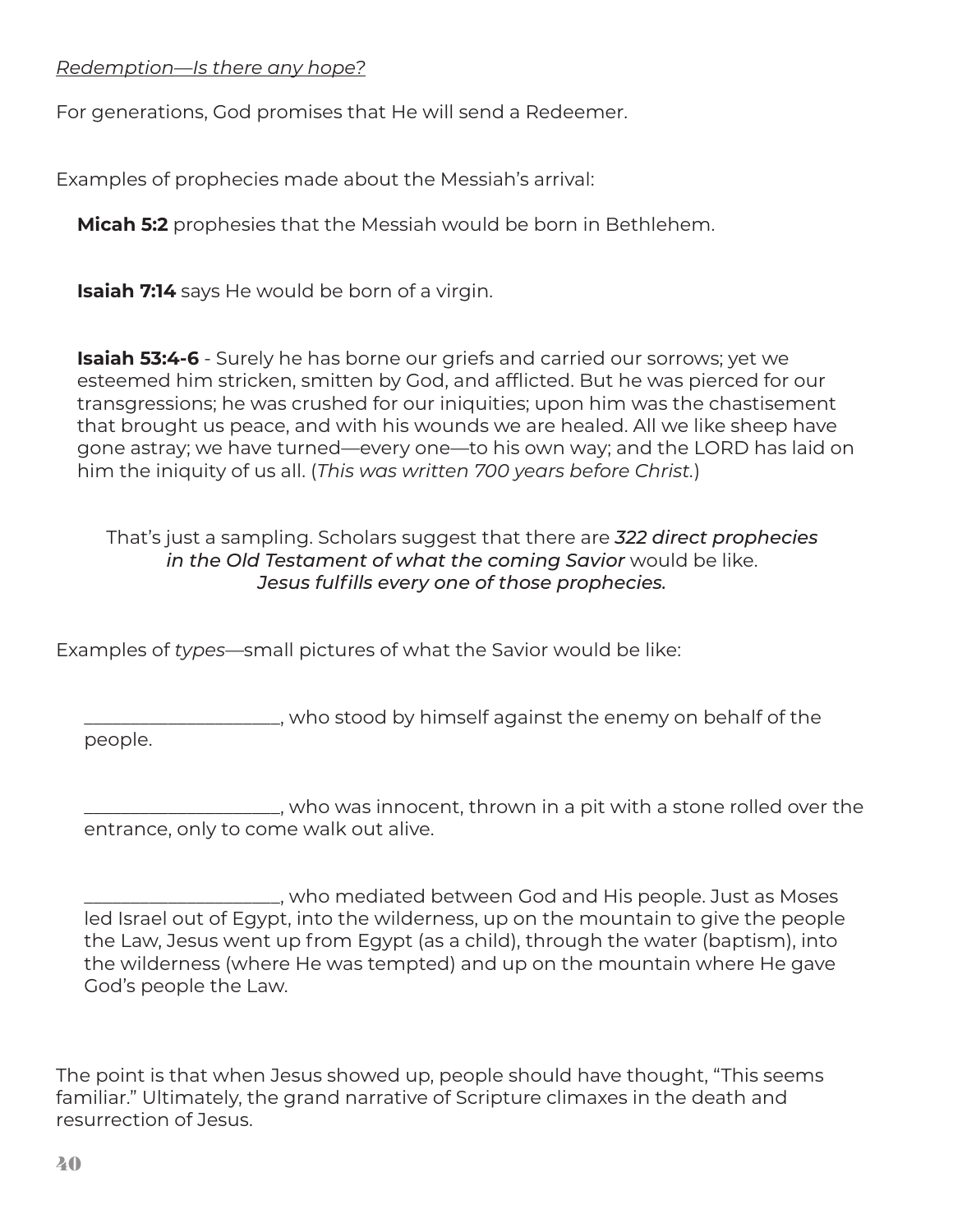God shows His love for us in that while we were still sinners, Christ died for us.

## **- Romans 5:8**

The wages of sin is death, but the free gift of God is eternal life in Christ Jesus our Lord.

## **- Romans 6:23**

Blessed be the God and Father of our Lord Jesus Christ! According to his great mercy, he has caused us to be born again to a living hope through the resurrection of Jesus Christ from the dead to an inheritance that is imperishable, undefiled, unfading, and kept in heaven for you.

## **- 1 Peter 1:3-4**

#### *Re-Creation—What does the future hold?*

And the one who spoke with me had a measuring rod of gold to measure the city and its gates and walls. The city lies foursquare, its length the same as its width. And he measured the city with his rod, 12,000 stadia (1,400 miles). Its length and width and height are equal.

#### **- Revelation 21:15-16**

Then the angel showed me the river of the water of life, bright as crystal, flowing from the throne of God and of the Lamb through the middle of the street of the city; also, on either side of the river, the tree of life with its twelve kinds of fruit, yielding its fruit each month. The leaves of the tree were for the healing of the nations. No longer will there be anything accursed, but the throne of God and of the Lamb will be in it, and his servants will worship him.

#### **- Revelation 22:1-3**

God will wipe away every tear from their eyes, and death shall be no more, neither shall there be mourning, nor crying, nor pain anymore, for the former things have passed away.

#### **- Revelation 21:4**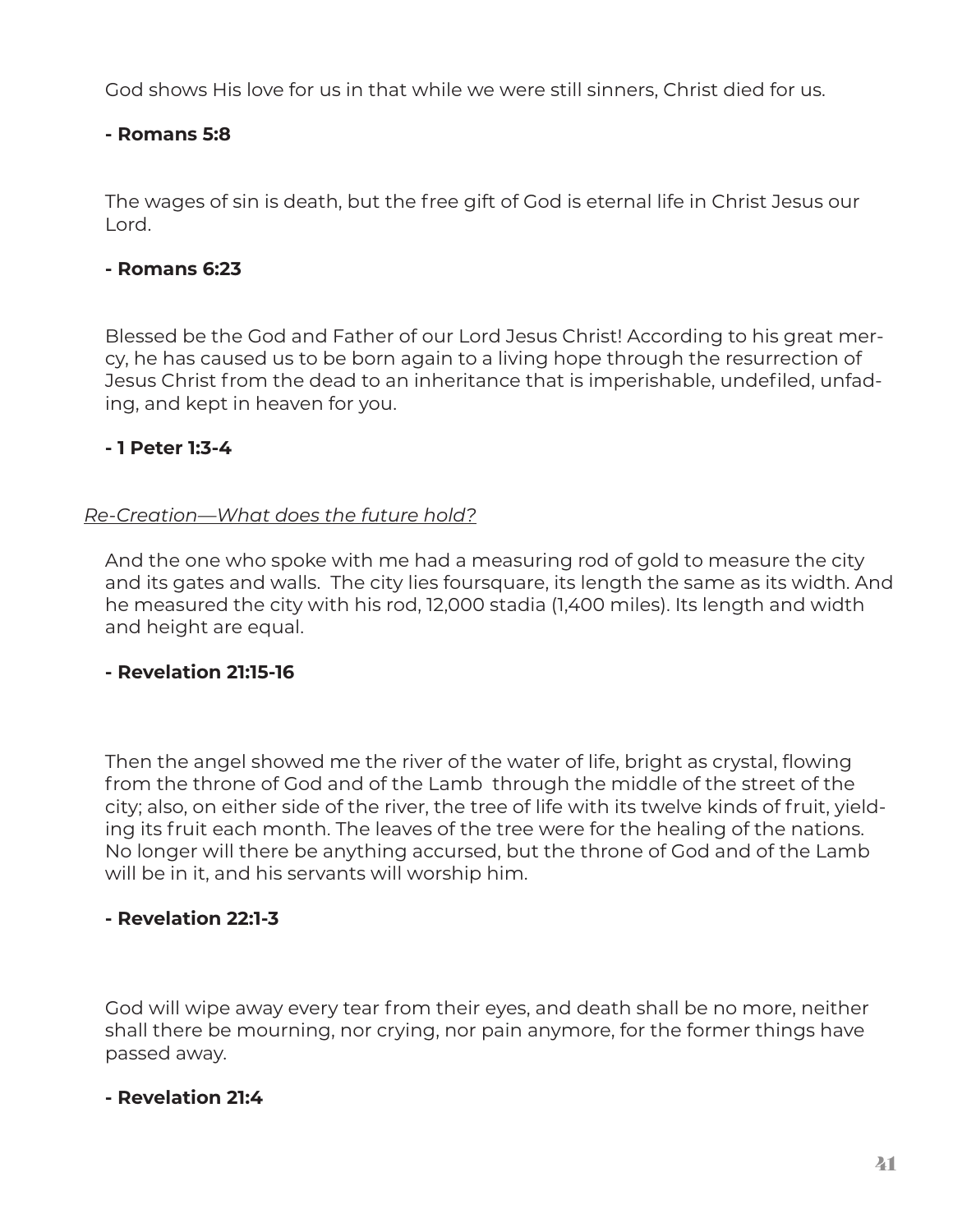## *Discuss:*

**- In your own words, briefly describe the four movements of the big story.**

**- What competing stories are you tempted to listen to, rather than the true story of God that is told in the Bible?**

# *So now what?*

As we've been saying, it's critical that we know things, but knowing things has to lead to doing things. In this session, we want to end by thinking about stewardship. In light of the whole story being about God's creation and redemption of a fallen world, we want to think about our role in that world.

#### *Discipline: Stewardship*

You and I don't own anything. Everything is owned by God. Every beast of the forest is mine, the cattle on a thousand hills (**Psalm 50:10**). The whole earth is mine (**Exodus 19:5**). Because He's the creator, He's the owner.

So the things we have – money, possessions, relationships, jobs, skills, etc. – have merely been entrusted to us. We're stewards. The Apostle Paul tells the church in Ephesus. Look carefully then how you walk, not as unwise but as wise, making the best use of the time, because the days are evil (**Ephesians 5:15-16**).

Stewardship is a call to recognize that everything we have has been given to us by God and should ultimately be used for God's kingdom and His glory.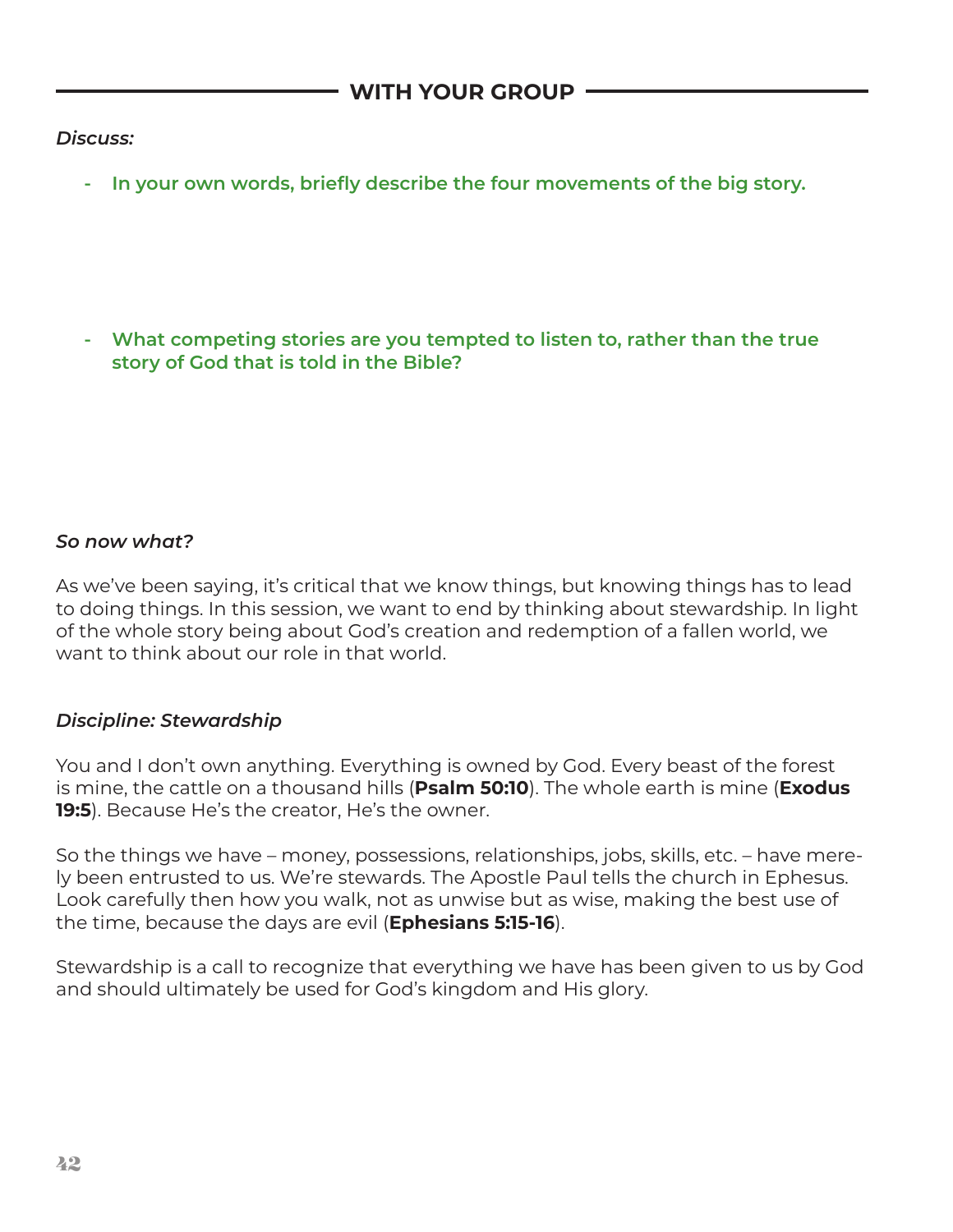# *Discuss:*

Make a list of some of the major things you own. Make a list of skills you have. Make a list of major things on which you spend your time. Discuss these things in light of the topic of stewardship and the fact that we are stewards of what God has given us.

Define the words "owner" and "steward." Now think about the things God has given to you. How can you have a mindset of stewardship with all God has given to you? What do you need to start doing? Stop doing?

# **ON YOUR OWN**

Take a few minutes and read through **Genesis 1-2** and **Revelation 21-22**. Make a list of the things or themes that are repeated in both chapters.

Stories matter. In the space below, write in your own words the story of Creation, Fall, Redemption, and Re-Creation in a way that you could explain it to someone else.